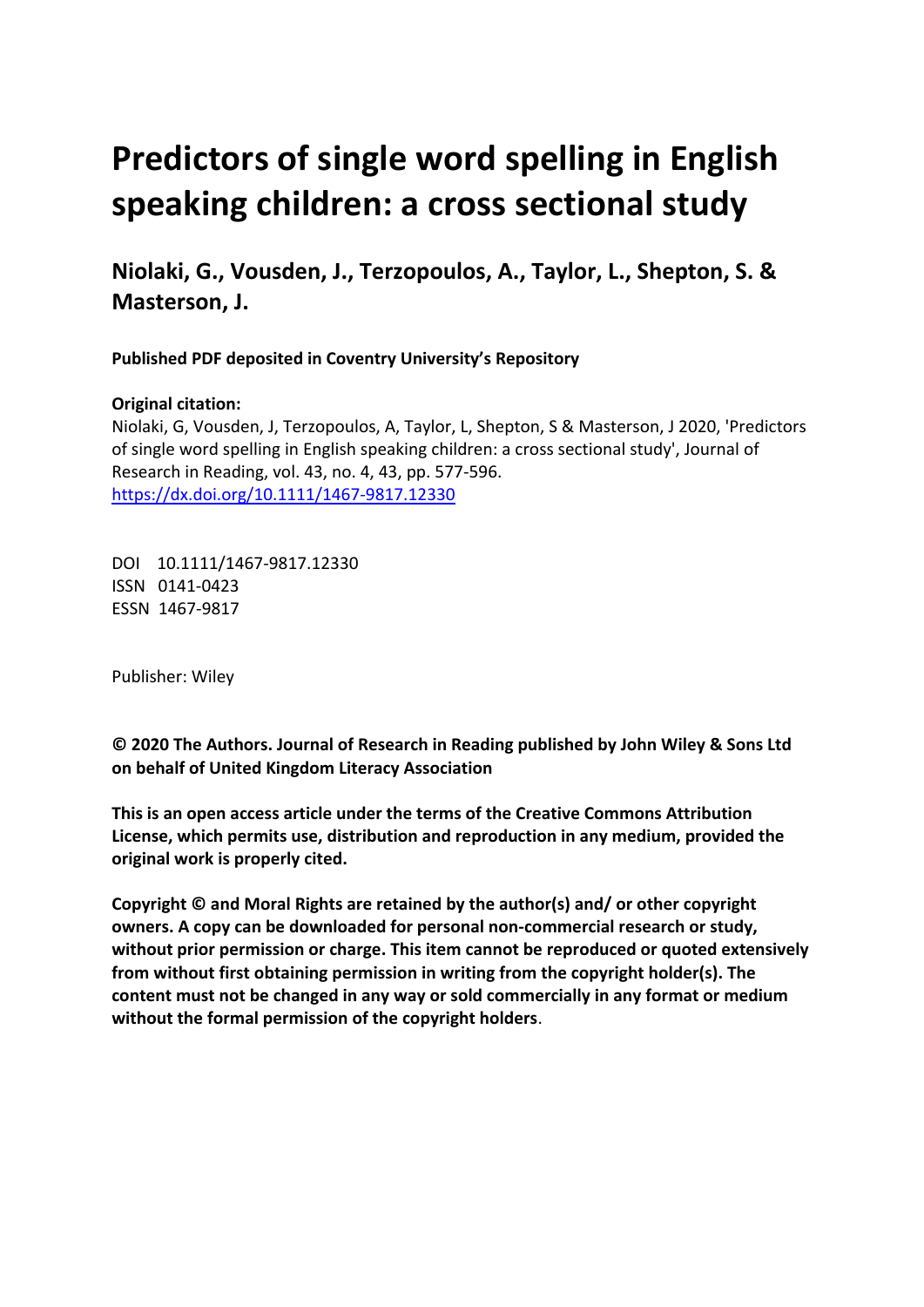# Predictors of single word spelling in English speaking children: a cross sectional study

# Georgia Z. Niolaki<sup>D</sup>

Department of Psychology, Institute of Education, UCL, London, UK and School of Psychological, Social and Behavioural Sciences, Coventry University, Coventry, UK

# Janet Vousden<sup>t D</sup>

Department of Psychology, Nottingham Trent University, Nottingham, UK

# Aris R. Terzopoulos

School of Psychological, Social and Behavioural Sciences, Coventry University, Coventry, UK and Department of Psychology, University of Dundee, Dundee, UK

## Laura M. Taylor

School of Psychological, Social and Behavioural Sciences, Coventry University, Coventry, UK

# Shani Sephton

School of Psychological, Social and Behavioural Sciences, Coventry University, Coventry, UK

### Jackie Masterson

Department of Psychology, Institute of Education, UCL, London, UK

Background: The study aimed to explore to what extent variables associated with lexical and sublexical spelling processes predicted single word spelling ability and whether patterns of lexical and sublexical processes were different across ages.

**Methods:** Beginning (mean age 7 years,  $N = 144$ ) and advanced (mean age 9 years,  $N = 114$ ) English-speaking spellers completed tasks associated with sublexical processing (phonological ability and phonological short-term memory), lexical processing (visual short-term memory and visual attention span) and factors known to predict spelling (e.g., rapid automatised naming).

Results: Phonological ability, rapid automatised naming, visual short-term memory and visual attention span were significant predictors of spelling accuracy for beginning spellers, while for more advanced spellers, only visual attention span was a significant predictor.

Conclusions: The findings suggested that for beginning spellers, both lexical and sublexical processes are important for single word spelling, but with increasing

This is an open access article under the terms of the Creative Commons [Attribution](http://creativecommons.org/licenses/by/4.0/) License, which permits use, distribution and reproduction in any medium, provided the original work is properly cited.

© 2020 UKLA. Published by John Wiley & Sons Ltd, 2020 Garsington Road, Oxford OX4 2DQ, UK and 350 Main Street, Malden, MA 20208, USA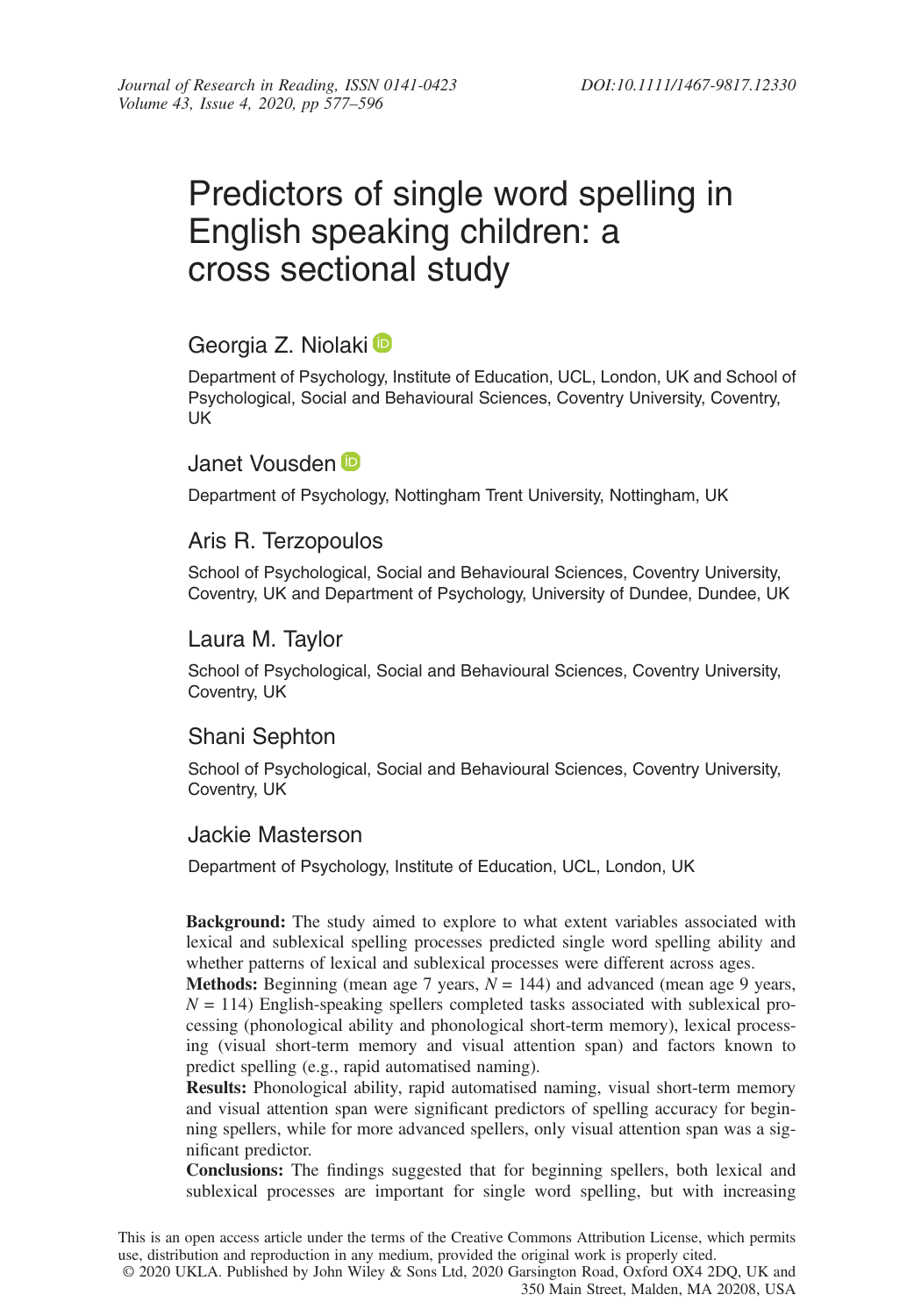literacy experience, lexically related variables are more important.

Keywords: spelling, phonological ability (PA), rapid automatised naming (RAN), visual attention span processing (VAS), visual short‐term memory (VSTM)

#### **Highlights**

What is already known about this topic

- Research in the past has investigated predictors of single word spelling.
- An association between phonological ability and spelling performance has been established.
- Some studies have established an association between visual short-term memory and spelling, but others failed.

#### What this paper adds

- For the beginning spellers, phonological ability, visual short-term memory, visual attention span (VAS) and rapid automatised naming digits predicted variance in spelling after controlling for age and nonverbal reasoning.
- For the more advanced spellers, when VAS was included in the final regression analysis step, all other variables became nonsignificant, and VAS was the unique significant predictor.

#### Implications for theory, policy or practice

- The present study increased the clarity of our theoretical understanding of spelling development.
- Activities targeting both sublexical and lexical skills are important to enhance children's spelling performance in the early stages.
- Supporting only sublexical skills could lead to a reliance on sublexical processes, which is not optimal for spelling in English.

There has been much less research into the cognitive processes involved in the development of spelling than reading (Keilty & Harrison, 2015). Proficient spelling is not just a by‐product of learning to read; it is important in its own right; children's early spelling attempts give insight into the cognitive and linguistic skills involved in literacy acquisition (e.g., Treiman, 2017), and spelling is positively associated with writing performance (Department for Education, 2012; Kim, Al Otaiba, Wanzek, & Gatlin, 2015). Competent writing entails automatic and fluent retrieval of words for transcription (e.g., Berninger et al., 2002). Paying conscious attention to spelling can cause a bottleneck for working memory, which may hamper important writing processes such as composition, editing and drafting (Berninger, 1999). Although there is a strong association between children's reading and spelling (Georgiou et al., 2019), the processes that have been found to make a significant contribution to reading have been less explored for spelling, and it is important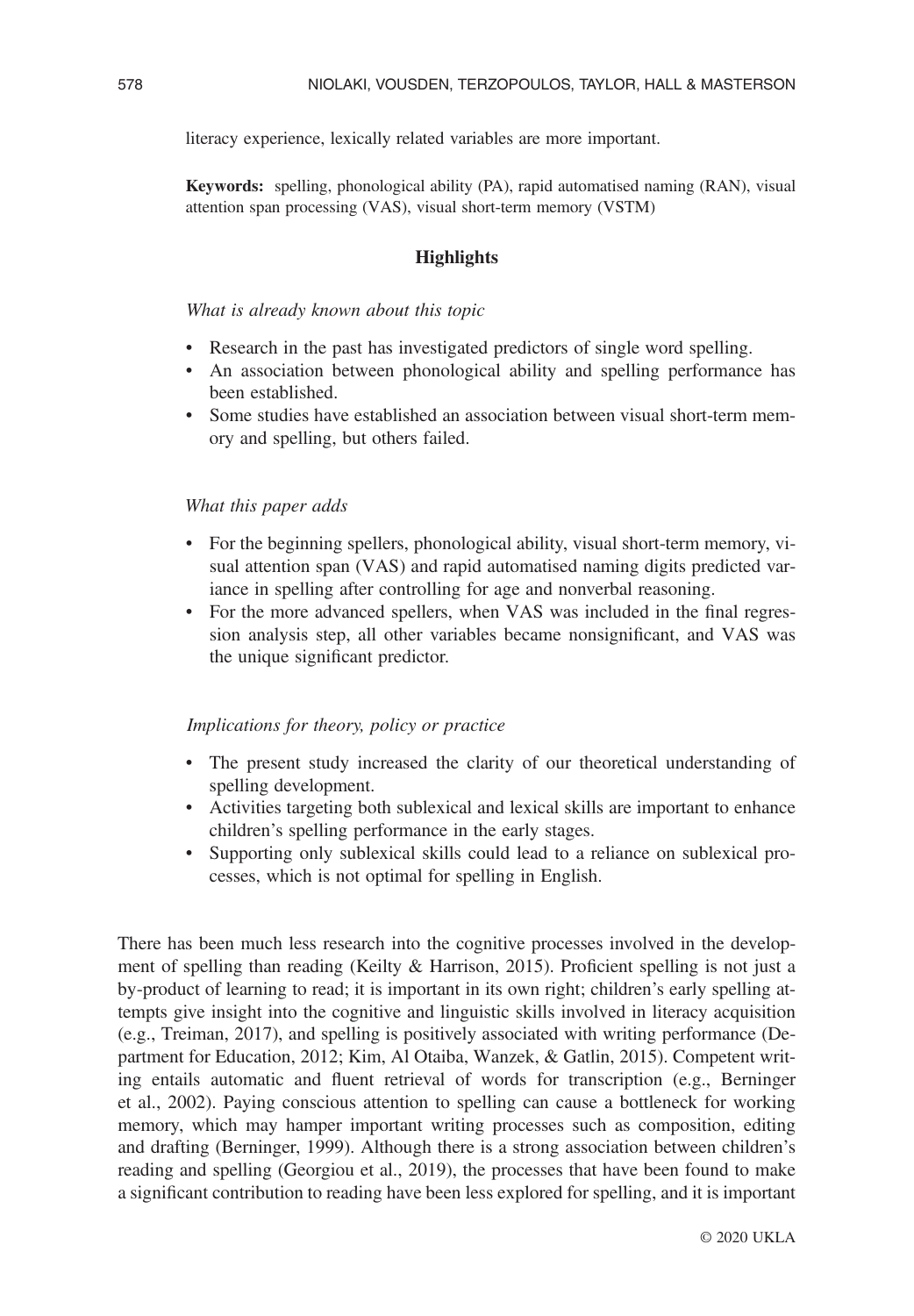to understand the underlying cognitive predictors of spelling beyond reading ability. In order to support children's spelling acquisition effectively, it is crucial to understand the processes involved and the cognitive skills that underpin them. Existing studies of beginning spellers vary widely in the variables examined, the tasks used (not only for cognitive correlates but also for the assessment of spelling) and the characteristics of the children sampled. These differences have made it difficult to identify the best predictors of spelling ability, how this can inform theory, and to develop appropriate strategies to support children's spelling effectively. The current study aims to increase our knowledge of the pattern of predictors of spelling in beginning and advanced spellers. We specifically focus our attention on visual short-term memory (VSTM) and visual attention span (VAS) (de Bree  $\&$ van den Boer, 2019; van den Boer, van Bergen, & de Jong, 2015).

Differences between spelling and reading, such as the distinction between production versus perception, as well as the complexity of the task (phoneme–grapheme correspondences are more equivocal than grapheme–phoneme correspondences) may affect how and which cognitive processes are associated with spelling, for example, rapid automatised naming (RAN) (Georgiou, Torppa, Manolitsis, Lyytinen, & Parrila, 2012; Stainthorp, Powell, & Stuart, 2013). Thus, we know much about the cognitive correlates of reading, but much less about the cognitive correlates of spelling and how they may vary as a function of competence. To interpret the cognitive correlates associated with spelling and how the pattern of associations between them and spelling change with age, we turn to dual‐route (DR) models of spelling (Barry, 1994; Ellis & Young, 2013; Houghton & Zorzi, 2003; Tainturier & Rapp, 2001) and the lexical quality hypothesis (LQH) (Perfetti, 1992; Perfetti & Hart, 2002) as theoretical frameworks. These approaches assume that distinct processes – sublexical and lexical – are involved in spelling. We form our hypotheses on the basis of the differential contributions these processes may make for beginning and advanced spellers.

According to the LQH, well‐established lexical representations will be mirrored in idealised spelling. By 'idealised', Perfetti (1992, p. 152) proposes that cognitive processes such as sequencing, memory and pattern confirmation underpin spelling skill. If any of these processes goes awry, then the item will be imperfectly represented in the lexicon. Therefore, our exploration of the cognitive correlates that underpin idealised spelling, such as phonological ability (PA), VSTM and VAS, might be critical in order to establish the skills that teachers and researchers need to facilitate in order to support competent spelling. Skilled spelling involves having accurate orthographic concepts, phonological information from spoken language and semantic information, as well as clear links between the three (Perfetti, 1992; Perfetti & Hart, 2002). As lexical quality increases, higher precision across all levels of representation should be achieved, and advanced spellers' focus should be on building high-quality orthographic representations. We, therefore, expect advanced spellers to demonstrate greater reliance on lexically rather than sublexically related processes, because of the number and quality of lexical entries they have in comparison with those of beginning spellers.

Dual‐route models of spelling postulate two sets of processes to spell words, lexical and sublexical (e.g., Barry, 1994; Ellis & Young, 2013). Sublexical processes are responsible for the production of nonwords and low-frequency regularly spelled words, and lexical processes are responsible for spelling unpredictable or irregular words (e.g., mortgage) as well as familiar regularly spelled words. Much of the evidence to support the existence of the two processes comes from adult studies and research in cognitive neuropsychology. Here, we find cases of surface dysgraphia, where regular/nonwords are more likely to be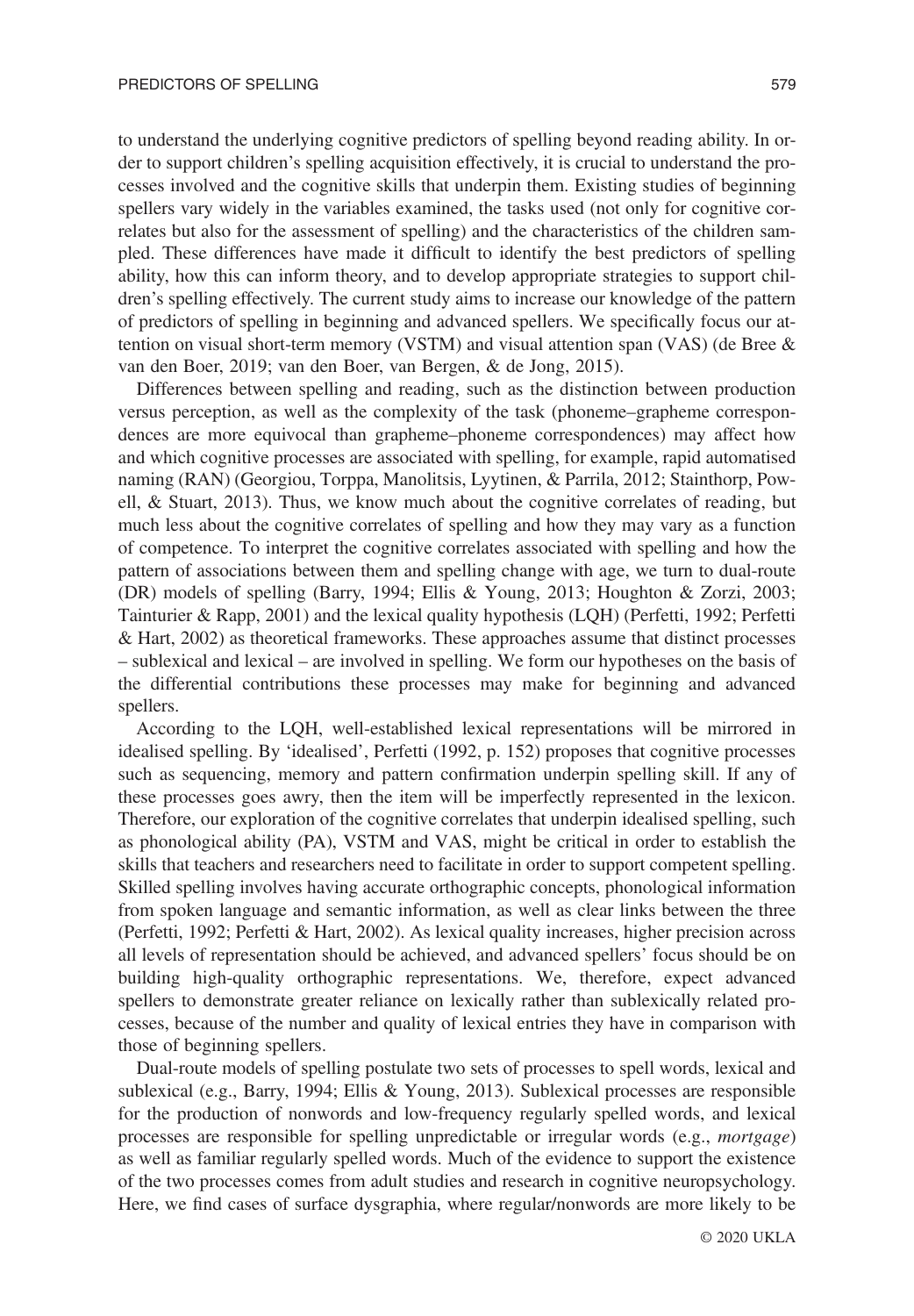spelled correctly than irregular words (Beauvois & Dérouesné, 1981) and conversely, phonological dysgraphia where nonwords are spelled incorrectly (Shallice, 1981). We, therefore, expect beginning spellers to demonstrate greater reliance on sublexically rather than lexically related processes, because relatively speaking, most of the words they initially encounter will be unfamiliar and/or lower in frequency and regular, compared with words encountered by older, more advanced spellers.

According to the LQH and DR model, we may see that children rely on lexical and sublexical skills differentially during the course of spelling acquisition. It is likely that both types of process will be used concurrently before skilled spelling is achieved. However, beginning spellers might be influenced by cognitive processes associated mainly with sublexical processes, not only because many words will be unfamiliar and relatively lower in frequency but also because of the strong influence of phonology in early spelling from phonics‐focused instruction in UK schools. Phonologically appropriate responses (e.g., cough COF) are frequently observed in novice spellers (Treiman, 2017). For advanced spellers, we might expect spelling to be more strongly influenced by cognitive processes associated with lexical processing. The reasons for this include spellers' developing knowledge of the high level of inconsistency in English orthography, less emphasis and/or reliance on phonics in instruction, and a greater familiarity with known words.

Phonological ability (the skill to identify and manipulate individual speech sounds) and phonological short‐term memory (PSTM) are often measured by tasks such as phoneme deletion and nonword repetition, respectively. Research indicates that phonological processing ability plays an important role in spelling development for English (Caravolas, Hulme, & Snowling, 2001; Ehri et al., 2001; Furnes & Samuelsson, 2011; Stuart & Masterson, 1992; Treiman, 2017), for other more transparent alphabetic orthographies (Caravolas et al., 2012; Caravolas, Volin, & Hume, 2005; Niolaki & Masterson, 2012) and for atypical spellers (Bradley & Bryant, 1983; Niolaki, Terzopoulos, & Masterson, 2014). As for reading, much of the evidence for the link between PA and spelling comes from emergent spellers, with less known about its role in later development. It is difficult to disentangle PA from PSTM, but there is some evidence that when compared with PA, PSTM contributes more to nonword spelling than PA does (Passenger, Stuart, & Terrell, 2000). Savage et al. (2005) found that PSTM could discriminate poor from average spellers even after controlling for the effect of RAN and PA. PA, especially phoneme awareness, is associated with sublexical processing because a necessary part of (sublexical) decoding is the ability to segment a lexical phonological form into component parts and translate each sound into the corresponding letter(s). Thus, PA and PSTM are expected to be cognitive correlates of spelling tapping sublexical skills, and their association with spelling should be more pronounced for beginning spellers than for more advanced spellers.

Rapid automatised naming has also been found to predict reading and spelling skill. It is measured by counting how many objects/digits/letters can be named in a restricted timed period. This skill, the speedy processing of sound–symbol associations, is thought to be important for both reading and spelling because both rely on knowledge of how letters/words map to sounds and vice versa. Despite research indicating that RAN predicts reading ability independently from PA (e.g., Hagiliassis, Pratt, & Johnston, 2006; Powell, Stainthorp, Stuart, Garwood, & Quinlan, 2007; Stainthorp, Powell, Stuart, Quinlan, & Garwood, 2010; Swanson, Trainin, Necoechea, & Hammill, 2003), there is little agreement as to what the underlying cognitive skill determining this relationship is, or whether indeed RAN is entirely independent of PA (de Jong, 2011; Protopapas, Katopodi, Altani, &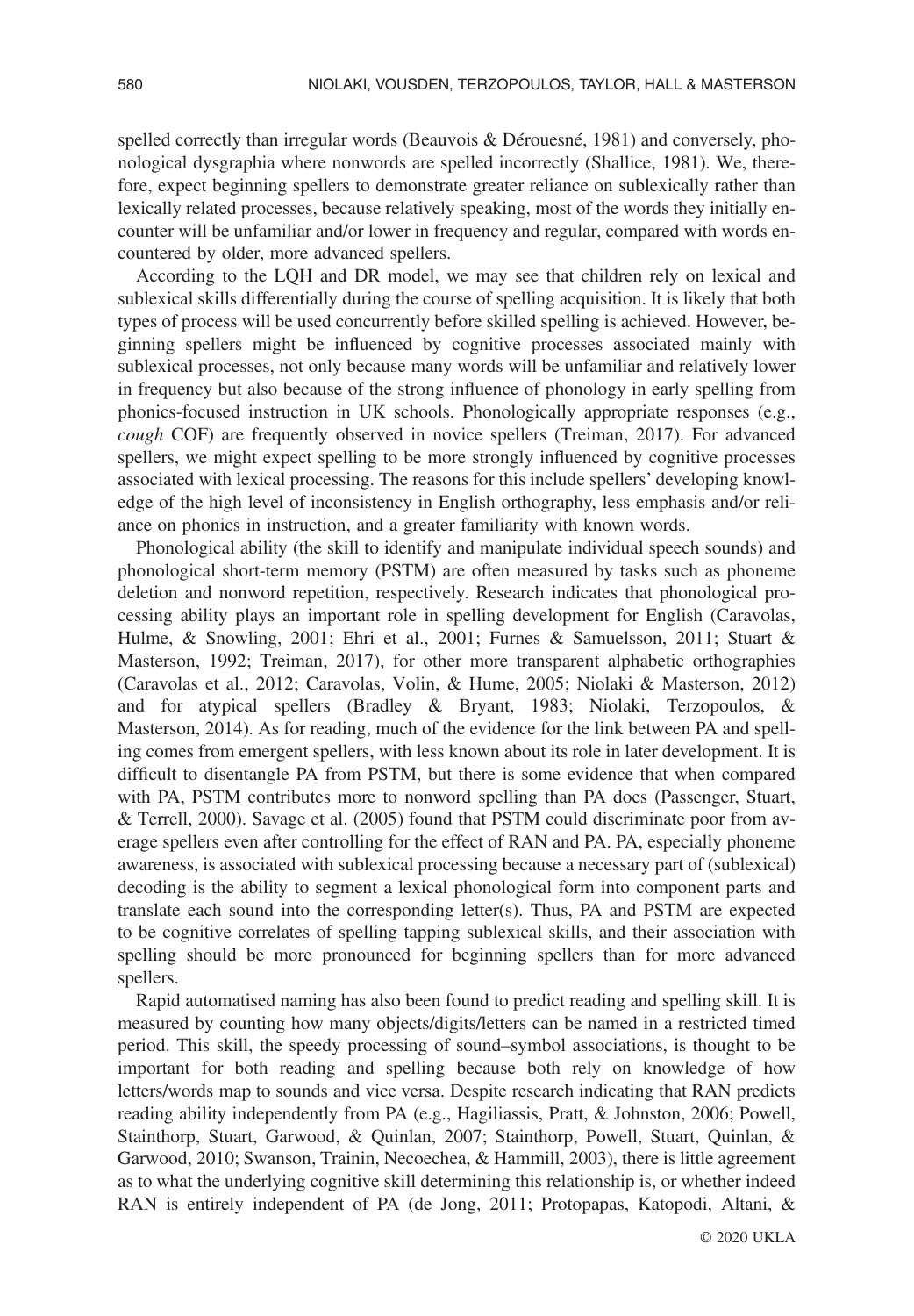Georgiou, 2018). When it comes to spelling, though, the evidence is even less clear-cut than for reading.

Evidence that RAN plays a role in spelling comes from studies of poor spellers, where poor spellers can be discriminated by poor RAN digits (Savage et al., 2005; Savage & Frederickson, 2006), independently of phonological processes. Further evidence suggests that poor spellers may have a RAN (letters and digits composite score) deficit specifically associated with irregular word spelling (Stainthorp et al., 2013), suggesting that RAN may be associated with a child's ability to establish good quality orthographic representations (Loveall, Channell, Phillips, & Conners, 2013). For Dutch spelling (de Bree & van den Boer, 2019), RAN (letters and digits composite score) was associated with spelling for beginning but not for advanced spellers, suggesting that RAN taps phonological processes rather than lexical ones. de Bree and van den Boer (2019) adopted Moll, Fussenegger, Willburger, and Landerl's (2009) interpretation of RAN (digit and object naming task) suggesting a possible visual‐to‐verbal conversion fluency association – a phonological process. Different findings have been reported depending on the diverse RAN measures used. Thus, results seem to be inconclusive.

The cognitive skills underlying RAN are not well understood. Recent studies suggest RAN might be tapping orthographic skills, but evidence here is scant and even more so for spelling. We, therefore, considered RAN as a likely predictor of spelling, but its alliance with sublexical or lexical processing might be determined by spelling skill. If RAN and spelling are correlated because both rely on visual serial processing and phonological representations (de Bree & van den Boer, 2019; de Jong, 2011; Moll et al., 2009; Protopapas et al., 2018), then RAN should be more important for beginning spellers. However, if the association is determined by the ability to establish orthographic representations (Bar‐Kochva & Nevo, 2019; Stainthorp et al., 2013), one should expect that the association between RAN and spelling will be stronger for more advanced spellers. Here, we utilised RAN digits as well as RAN objects in line with previous spelling studies (de Bree & van den Boer, 2019; Moll et al., 2009; Savage et al., 2005; Stainthorp et al., 2013). The former seems to be a better predictor of spelling than RAN objects/colours and letters (Savage et al., 2005; Stainthorp et al., 2013; van den Boer et al., 2015).

There is less research relating literacy skills to VSTM than to PA and RAN. VSTM, often measured by tasks that require participants to reproduce a sequence of abstract shapes after a delay, measures the extent to which visual information can be retained accurately in memory for a short period of time. This would be associated with establishing lexical representations because it focuses on memory of the whole word's orthographic form. Several studies on adults with impaired spelling ability have reported a selective deficit in VSTM for sequences (Goulandris & Snowling, 1991; Romani, Ward, & Olson, 1999). If VSTM is associated with establishing orthographic representations, then it should be associated more strongly with advanced spellers' performance.

VAS is a relatively recently investigated process, although it has been explored more in relation to reading than spelling (Bosse, Tainturier, & Valdois, 2007; Bosse & Valdois, 2009). VAS corresponds to the elements an individual can process simultaneously in a single percept (Zoubrinetzky, Bielle, & Valdois, 2014). Usually, VAS is measured using letters, but some researchers also use digits; this variance in tasks can affect the interpretation and findings. Poor performance in reporting letters from briefly presented arrays has been interpreted as reflecting a restricted VAS. Bosse et al. (2007, 2009) demonstrated that this affects the establishment of orthographic representations in typical and dyslexic children. However, this research focused on reading, not spelling.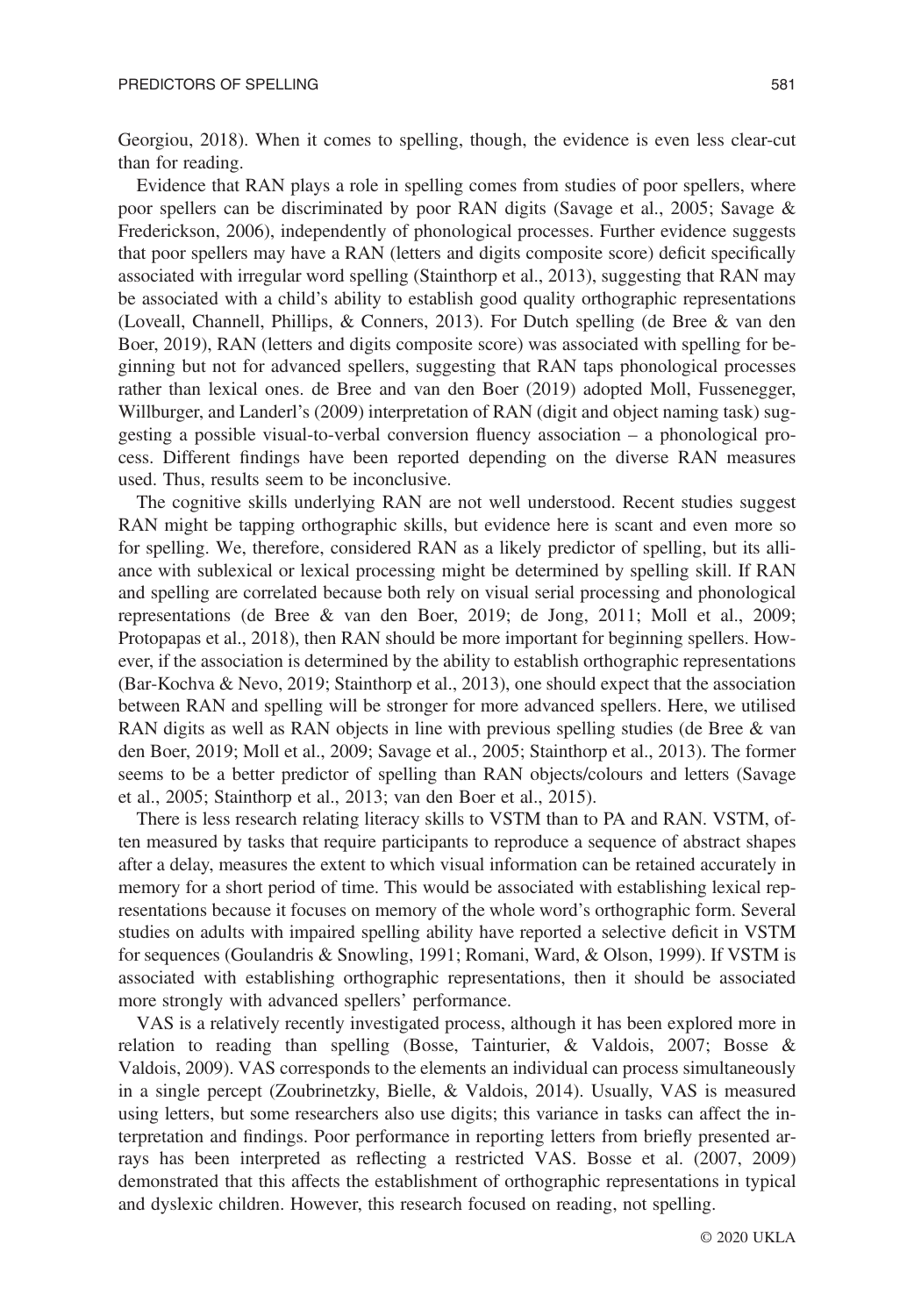Only a handful of studies have investigated VAS in relation to spelling. In Dutch children, van den Boer et al. (2015) found that VAS (a combined task of digits and letters) and PAwere the most significant predictors of spelling, followed by PSTM and RAN. They suggested that the strong association between VAS and spelling reflected simultaneous activation of phonological units, reflecting greater sublexical rather than lexical/visual processing. One should note that in that study, only advanced spellers were assessed (fourth graders). However, de Bree and van den Boer (2019) assessed beginning and advanced spellers to address this issue and found no association between VAS and spelling for beginning spellers, although they found an association for the advanced group. Based on this, they suggested that VAS is more strongly linked to lexical/visual processes than phonological processes. For the inconsistent English orthography, where both sublexical and lexical processes seem necessary for accurate spelling (e.g., Perfetti, 1992), one could hypothesise that if VAS is associated with sublexical processes, it should be more strongly associated with spelling in beginning than advanced spellers. However, if it is a lexically related skill, it should be associated more strongly with advanced spellers' performance. Stainthorp et al. (2010) also noted that VAS and its relationship with RAN have not been explored. Consequently, we also aimed to identify the relative contributions of the two variables to spelling, because they seem to involve similar processes, such as articulation of visually presented stimuli. For consistency with previous studies that investigated VAS, we utilised the letter report task developed with English‐speaking children (Bosse et al., 2007).

#### The present study

The overall aim of the study was to examine cognitive variables associated with single word spelling and to investigate differences between beginning and advanced spellers that might inform theoretical models. This aspect of spelling development is rarely captured in existing studies (de Bree & van den Boer, 2019, for a study in Dutch) and less so in English. Hence, it is still unclear whether sublexical and lexical processing is differentially employed over time, as suggested by both the LQH and DR model. According to DR models and the LQH, both sublexical and lexical skills are required for competent spelling. Sublexical skills might be more important for beginning spellers who have yet to develop established lexical representations. Lexically related processes should show stronger relationships with spelling for more advanced spellers. We consequently aimed to extend previous research by including in the present study PA, PSTM, RAN and VSTM, which have been found to be associated with reading. However, there is less evidence that these factors are consistently associated with spelling. We also examined the association between spelling and VAS, something that has not been explored in English‐speaking children. Previous research has focused more on the performance of beginning spellers, yet spelling seems to be a harder skill to develop in comparison with reading (Niolaki et al., 2019). Thus, we explore what affects more advanced spelling as well.

For sublexical skills, phonological processing ability seems to be important. Therefore, we expect PA and PSTM to exert a greater influence on the spelling ability of beginning spellers than advanced spellers, as early spelling is primarily a phonological skill (Ehri, 2017). For lexical skills, VSTM is implicated in establishing orthographic representations, so we expect it to influence mainly the spelling performance of the advanced spellers. If RAN and VAS are linked to sublexical processes, then we anticipate that they will be associated more with beginning than advanced spellers' ability. However, if they are related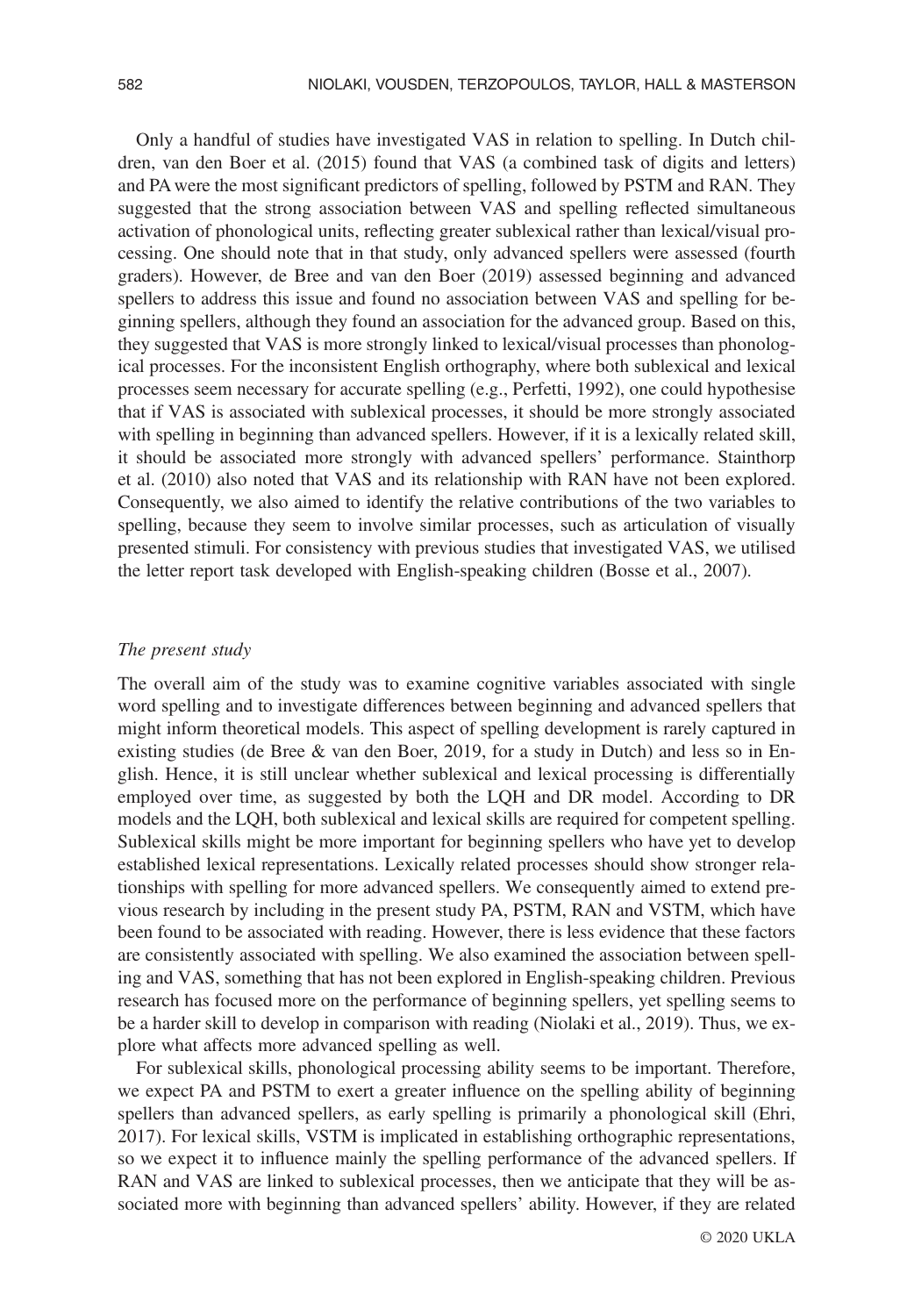to lexical processing, we anticipate that they should be more strongly associated with the spelling performance of the advanced spellers. This is because a shift from sublexical to lexical processing can be expected as part of normal spelling development: lexical representations become more established with age and experience, and use of phonological (sublexical) processes becomes less efficient than the use of high‐quality lexical representations.

#### Method

#### Participants

The children ( $N = 258$ ; 150 girls) were recruited from four year-groups in schools in two UK cities and were divided into beginning and advanced spellers by year group. Literacy instruction in the schools involved a phonics‐based approach and look–say–cover–spell methods for the advanced spellers. The beginning speller group had 144 children (mean age 7.05, range 6.04–7.90, 69 girls), and the advanced speller group had 114 children (mean age 9.02, range 8.00–10.50, 68 girls).

#### Materials

Scores were collected for background assessments of nonverbal reasoning, using the Matrix Analogies Test (Naglieri, 1985), and reading, using the Diagnostic Test of Word Reading Processes (Forum for Research in Language and Literacy, 2012). Spelling was assessed using the Wechsler Individual Attainment Test – second edition (WIAT-II) Teachers' Edition (Wechsler, 2005), which assessed spelling of both individual graphemes (e.g.,  $\langle m \rangle$  and words. Administration involved presentation of the spoken target grapheme(s), for example,  $\langle m \rangle$  (or word), followed by a word (or sentence) incorporating the target for disambiguation. The WIAT‐II begins with grapheme/s and progresses to words. The total correct possible score is 53.

Phonological ability was measured with the full spoonerisms subtest from the Phonological Assessment Battery (Frederickson, Frith, & Reason, 1997). PSTM was assessed with the digit span subtest from the Athena Test (Paraskevopoulos, Kalantzi‐Azizi, & Giannitsas, 1999). RAN for objects was measured using the Comprehensive Test of Phonological Processes (Wagner, Torgesen, & Rashotte, 1999), and RAN for digits was measured using the Phonological Assessment Battery (Frederickson et al., 1997). We assessed VSTM using the Memory for Designs subtest from the Athena Test (Paraskevopoulos et al., 1999).

Visual attention span was assessed using the procedure of Bosse and Valdois (2009). The letters report task involved presentation of an array of five consonant letters on each trial using DMDX software (Forster & Forster, 2003). Strings appeared in uppercase on a laptop screen for 200 ms. Ten uppercase letters were used (B, D, F, M, L, T, P, H, S, and R), and each appeared the same number of times in each array position. Children were asked to name the letters in each array. The number of letters and number of arrays correctly reported were recorded, irrespective of whether letters were reported in the correct order or not. Cronbach's  $\alpha$  estimates of reliability for the arrays ( $\alpha$  = .89 for the beginning spellers;  $\alpha = .85$  for the advanced spellers) and total number of correct letters ( $\alpha = .77$  for the beginning spellers;  $\alpha = .79$  for the advanced spellers) were high.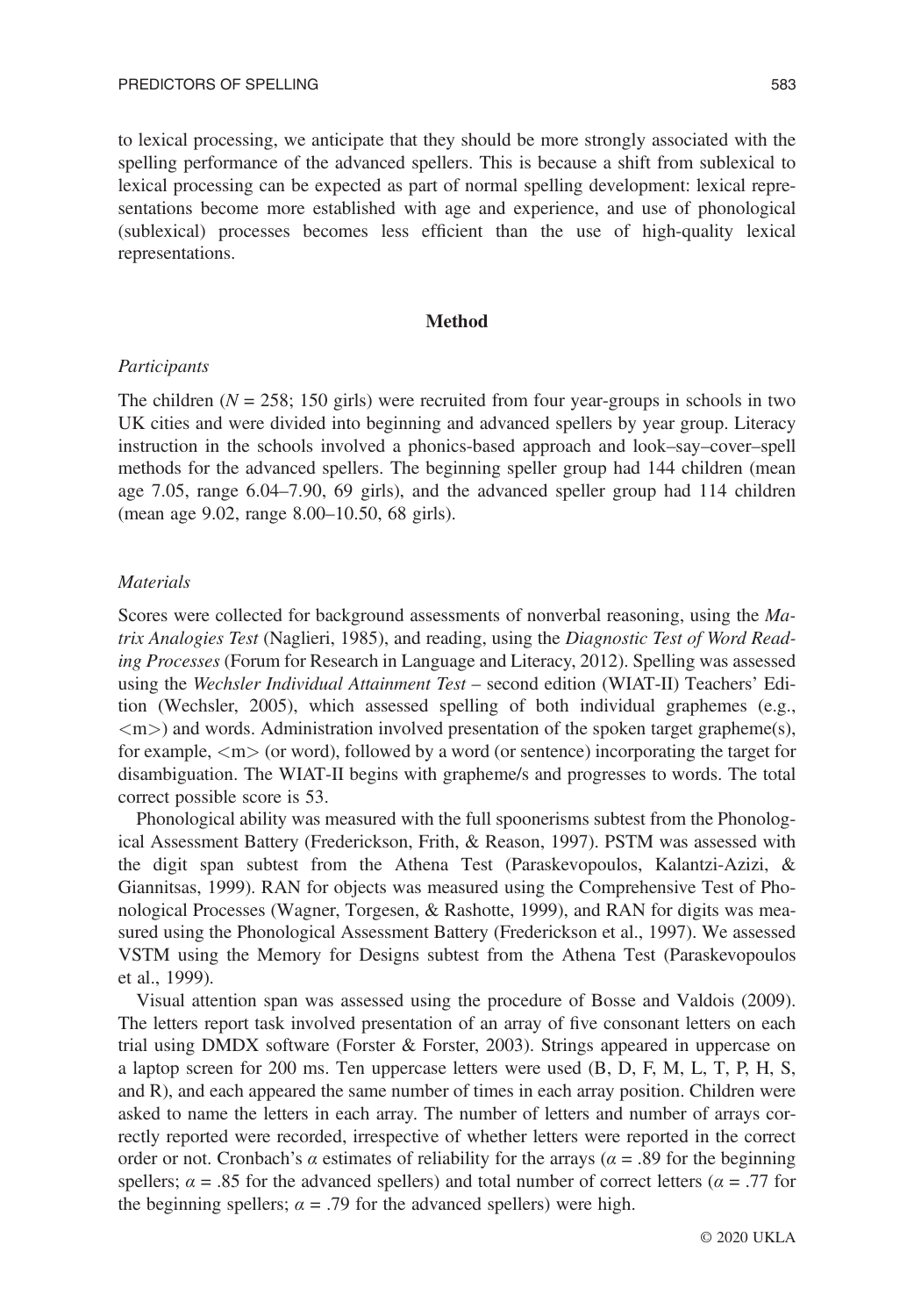A summary of participant characteristics, reading ability and spelling ability for the beginning and advanced spellers is given in Table 1. One‐way ANOVAs revealed that for both groups, there was no significant effect of school for nonverbal ability, spelling or reading.

#### Procedure

Ethical approval was obtained from the University's Ethics Committee. Children were tested individually for reading, PA, PSTM, RAN, VSTM and VAS and in small groups for spelling and nonverbal ability in spring by trained research assistants.

#### Results

This study aimed to examine differences between beginning and advanced spellers in the patterns of association between spelling accuracy and cognitive variables PA, PSTM, RAN, VSTM and VAS. We present correlational analyses, conducted separately for each spelling group, followed by multiple regression analyses to understand which cognitive variables predict beginning and advanced spelling. Raw scores were used for spelling because standard scores were not available for the experimental tasks.

Visual attention span correct arrays and RAN digit scores were not normally distributed. However, results with transformed and untransformed variables were the same, and so the analyses presented are based on untransformed variables. A summary of the scores for PA, PSTM, RAN, VSTM and VAS for the beginning and advanced spellers is given in Table 2. The measures for VAS are correct arrays and total correct letters. There is statistically significant improvement in the performance of all the measures as the children progress in age.

|                                               | spellers       | Beginning |       | Advanced  |                     |
|-----------------------------------------------|----------------|-----------|-------|-----------|---------------------|
|                                               | $\overline{M}$ | SD.       | M     | <b>SD</b> | F                   |
| Age (years)                                   | 7.05           | 0.42      | 9.02  | 0.74      | $(1,257)$ 712.65*** |
| Nonverbal reasoning: SS <sup>a</sup>          | 102.5          | 19.4      | 109.1 | 11.6      | $(1,238)$ 8.81***   |
| Nonverbal reasoning: raw score ( $max = 34$ ) | 19.03          | 8.2       | 19.93 | 6.6       | $(1,238)$ 0.82***   |
| WIAT-II Spelling SS                           | 105.1          | 11.9      | 106.3 | 12.5      | $(1,257)$ 0.65      |
| WIAT-II Spelling raw score (max $=$ 53)       | 22.2           | 5.7       | 31.8  | 6.5       | $(1,257)$ 156.8***  |
| DTWRP Reading SS                              | 113            | 13.7      | 113   | 12.3      | $(1,146)$ 0.004     |
| DTWRP Reading raw score ( $max = 90$ )        | 65.04          | 16.2      | 75.1  | 11.1      | $(1,146)$ 18.63***  |

Table 1. Chronological age, and raw and standardised scores in assessments of nonverbal reasoning, spelling and reading for beginning and advanced spellers.

DTWRP, Diagnostic Test of Word Reading Processes; WIAT‐II, Wechsler Individual Attainment Test – second edition.

 ${}^{4}SS = age$ -based standardised score (mean 100).

$$
p < .05.
$$

 $p < .01.$ <br>\*\*\*p < .001.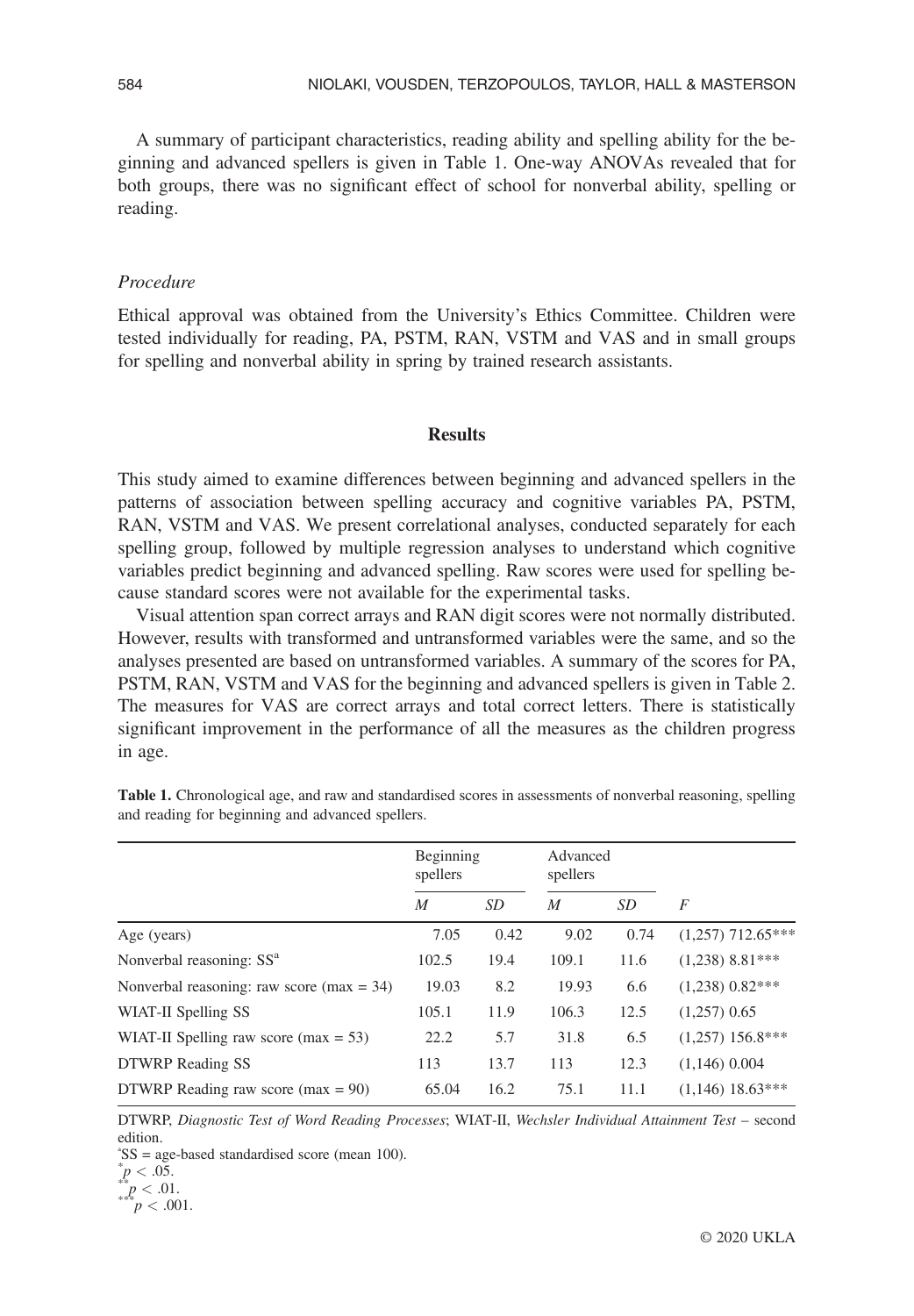|                                   | Beginning spellers |           | Advanced spellers |           |                    |  |
|-----------------------------------|--------------------|-----------|-------------------|-----------|--------------------|--|
|                                   | Mean               | <b>SD</b> | Mean              | <b>SD</b> | $\overline{F}$     |  |
| PA Spoonerisms (max $= 20$ )      | $8.15^{\rm a}$     | 6.14      | 13.05             | 5.11      | $(1,190)$ 36.05*** |  |
| $PSTM$ (max = 32)                 | 23.10              | 5.61      | 25.11             | 4.95      | $(1,188)$ 6.8**    |  |
| RAN Digits (s)                    | 33.92              | 13.61     | 26.77             | 7.62      | $(1,156)$ 15.69*** |  |
| RAN Objects (s)                   | 73.71              | 32.56     | 50.05             | 11.83     | $(1,204)$ 50.75*** |  |
| VSTM $(max = 32)$                 | 12.40              | 6.14      | 18.59             | 4.96      | $(1,188)$ 58.00*** |  |
| VAS Correct arrays ( $max = 20$ ) | 1.47               | 2.59      | 5.67              | 5.14      | $(1,247)$ 69.15*** |  |

Table 2. Mean scores for measures of PA, PSTM, RAN, VSTM and VAS for the two groups.

PA, phonological ability; PSTM, phonological short-term memory; RAN, rapid automatised naming; VAS, visual attention span; VSTM, visual short-term memory.

VAS Correct letters (max = 100) 48.18 19.06 74.6 14.38 (1,247) 146.05\*\*\*

<sup>\*</sup>All scores reported are raw scores.<br> $p < .05$ .

 $p < .01.$ <br>\*\*\*p < .001.

#### Correlation analyses

Partial correlations controlling for age (due to strong associations between the variables and age) are presented in Table 3 for the beginning (lower orthogonal) and advanced spellers (upper orthogonal).

As expected, spelling correlated strongly with reading for both beginning and more advanced spellers. Scores for spoonerisms were more strongly correlated with spelling than PSTM. For RAN, RAN digits were more strongly associated with spelling than RAN objects, and for VAS, correct arrays was more strongly associated with spelling than total correct letters. VAS scores were not significantly related to RAN measures, VSTM or PSTM for the beginning spellers, but there was a weak association with PA scores. For the advanced spellers, VAS scores were weakly associated with RAN digits but not RAN objects.

#### Regression analyses

Hierarchical regression analysis was conducted with WIAT‐II spelling raw scores as the outcome variable. The predictor variables were selected from each group of measures that were most strongly correlated with spelling (Table 3). As a result, we included scores for spoonerisms but not PSTM, RAN digits but not RAN objects, and VAS correct arrays but not VAS total correct letters. Reading was not included as a predictor variable because it was the highest correlate for spelling for both beginning and advanced spellers and is therefore likely to share many underlying processes with spelling. Including a process that is so similar to the process of interest (i.e., spelling) is likely to obscure the underlying processes that we are interested in evaluating.

Variables were included in an order based on the findings of past research highlighting the importance of PA and RAN for spelling<sup>1</sup> (Caravolas et al., 2001; Stainthorp et al., 2013). In addition, we wished to examine whether VAS accounted for unique variance in spelling scores after controlling for well‐established predictors of spelling. Finally,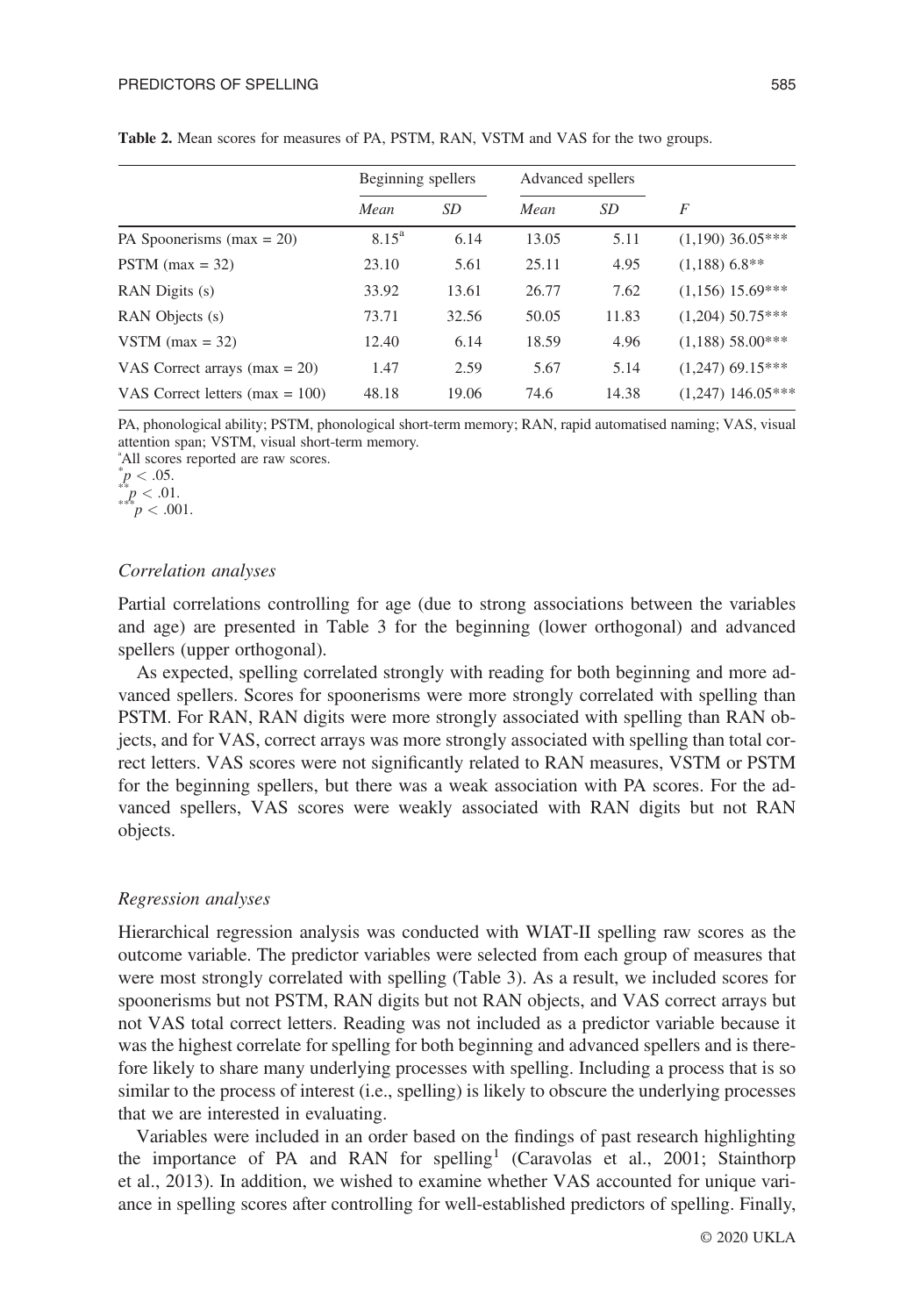| . Nonverbal reasoning  |               |            |                  |         | 40***    |          |                     |          |                                |          |
|------------------------|---------------|------------|------------------|---------|----------|----------|---------------------|----------|--------------------------------|----------|
| 2. PA Spoonerisms      | $.27***$      |            | $.31**$          | 42****  |          |          |                     |          | 38***                          | ***0*    |
| 3. PSTM                | $\frac{8}{3}$ | 44***      |                  |         |          |          |                     |          |                                |          |
| 4. RAN Digits          |               |            |                  |         | $.47***$ |          |                     |          | $-.38***$                      | $-40***$ |
| 5. RAN Objects         |               | $\ddot{9}$ |                  |         |          | $-.27**$ | $-0.5$              | $-0.8$   | Ē                              | $-24*$   |
| 6. VSTM                |               |            | $.35***$         | $-0.03$ | $-.26*$  | $\bigg $ | $\ddot{\mathrm{c}}$ | $-0.00$  | $\overline{C}$                 |          |
| 7. VAS Correct arrays  |               |            | $\ddot{.}$       |         |          | $\odot$  | $\bigg $            | $.83***$ | $.39***$                       | $.36***$ |
| 8. VAS Correct letters | $\Xi$         | $.24*$     | $\overline{.16}$ |         |          |          | 67****              |          | $37***$                        | $.33***$ |
| 9. Reading: DTWRP      | $.43**$       | 63****     | 62****           |         |          |          | $.32*$              | Sā       | $\begin{array}{c} \end{array}$ | 63****   |
| 0. Spelling: WIAT-II   | $.25***$      | $.52***$   | $.39***$         | $-27*$  |          | $.31**$  | $.29**$             | $.28**$  | $.76***$                       |          |

Table 3. Partial correlations for spelling accuracy and scores on the other assessments for the two groups controlling for age (lower orthogonal - beginning spellers; upper Table 3. Partial correlations for spelling accuracy and scores on the other assessments for the two groups controlling for age (lower orthogonal – beginning spellers; upper orthogonal - advanced spellers). orthogonal – advanced spellers).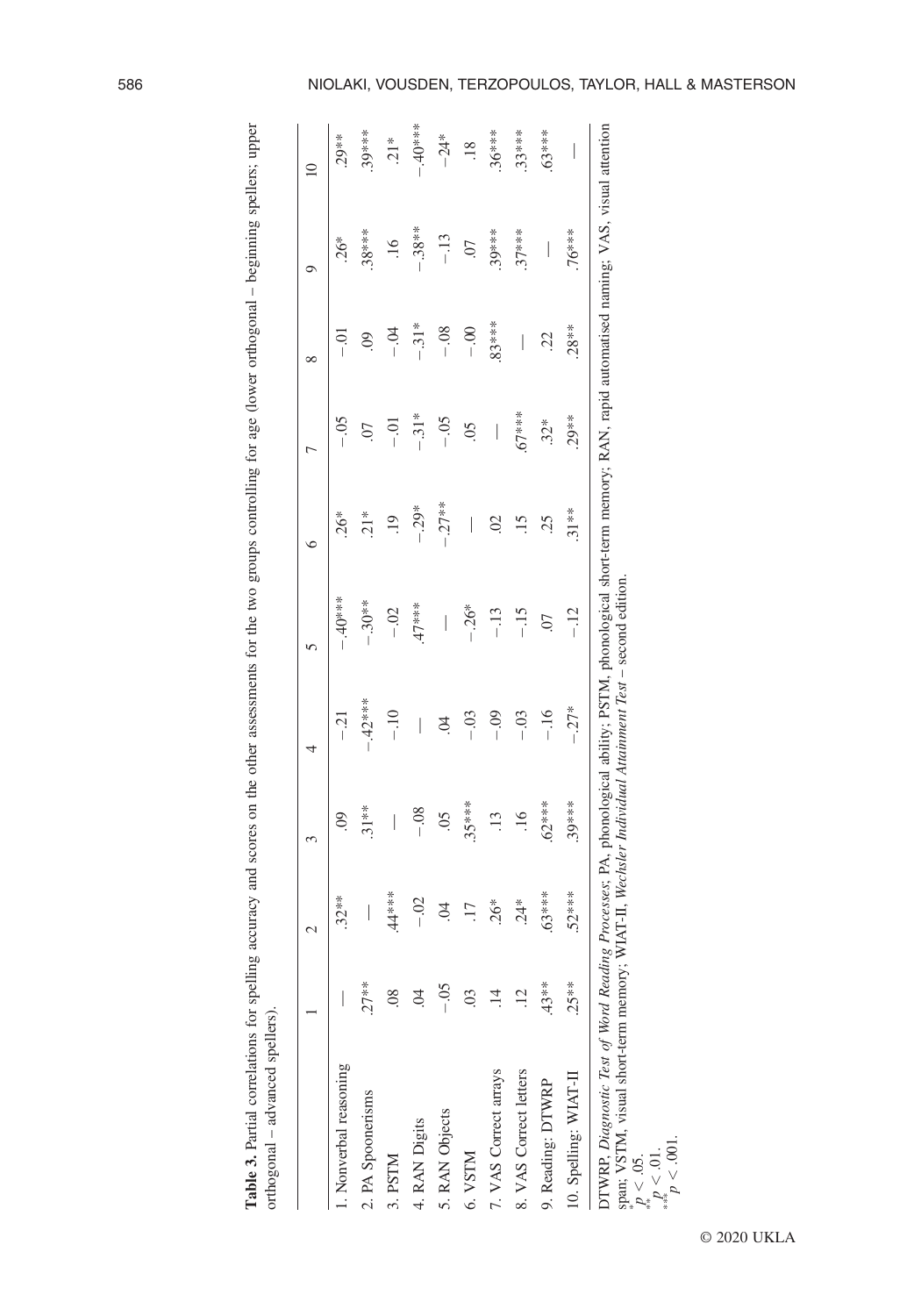we were interested in the role of VSTM because of past contradictory findings. Residual and scatter plots suggested that the assumptions of normality, linearity and homoscedasticity were all met (Field, 2013).

#### Beginning spellers

The hierarchical regression models at steps 1 to 5 were all significant ( $Fs$   $p$  < .001). At step 1, age was the only significant contributor. Each variable, added at subsequent steps (PA, RAN, VSTM and VAS), was significant and resulted in a significant final model (Table 4), accounting for 56% of the variance in spelling.

#### Advanced spellers

The hierarchical regression models were significant (Fs  $p < .001$ ) at every step. At step 1, age was the only significant contributor. After the addition of each variable at steps 2 to 4 (PA, RAN and VSTM), only RAN was significant. However, at step 5, VAS was the only significant predictor, resulting in a significant final model (Table 5), accounting for 49% of the variance in spelling.

#### **Discussion**

This study aimed to investigate predictors of spelling ability in beginning (7‐year‐old) and more advanced (9-year-old) spellers. Specifically, we aimed to investigate the associations between spelling and known correlates, PA, PSTM and RAN, as well as lesser known ones: VSTM and VAS. Our findings highlighted that the pattern of associations between spelling and the targeted variables differed according to the age of the children. We anticipated, based on the DR models of spelling (Barry, 1994; Ellis & Young, 2013; Houghton & Zorzi, 2003; Tainturier & Rapp, 2001) and the LQH (Perfetti, 1992; Perfetti & Hart, 2002), that although beginning spellers might use both lexical and sublexical

| Predictor             | b       | SE   | β      | t        | Adjusted $R^2$ |
|-----------------------|---------|------|--------|----------|----------------|
| Intercept             | 10.2    | 7.52 |        | 1.35     |                |
| $1. \text{Age}$       | 1.4     | 1.01 | .12    | 1.36     |                |
| Nonverbal reasoning   | 0.05    | 0.05 | .08    | 0.99     |                |
| 2. PA Spoonerisms     | 0.32    | 0.07 | .37    | $4.3***$ |                |
| 3. RAN Digits         | $-0.14$ | 0.0  | $-.25$ | $-3.1**$ |                |
| 4. VSTM               | 0.22    | 0.08 | .22    | $2.6*$   |                |
| 5. VAS Correct arrays | 0.37    | 0.16 | .20    | $2.3*$   |                |
|                       |         |      |        |          | .56            |

Table 4. Hierarchical regression analyses with spelling as the outcome for beginning spellers (final model).

PA, phonological ability; RAN, rapid automatised naming; VAS, visual attention span; VSTM, visual short-term memory.

 $p < .05$ .

 $\sum_{n=1}^{\infty} p < .01.$ <br> $p < .001.$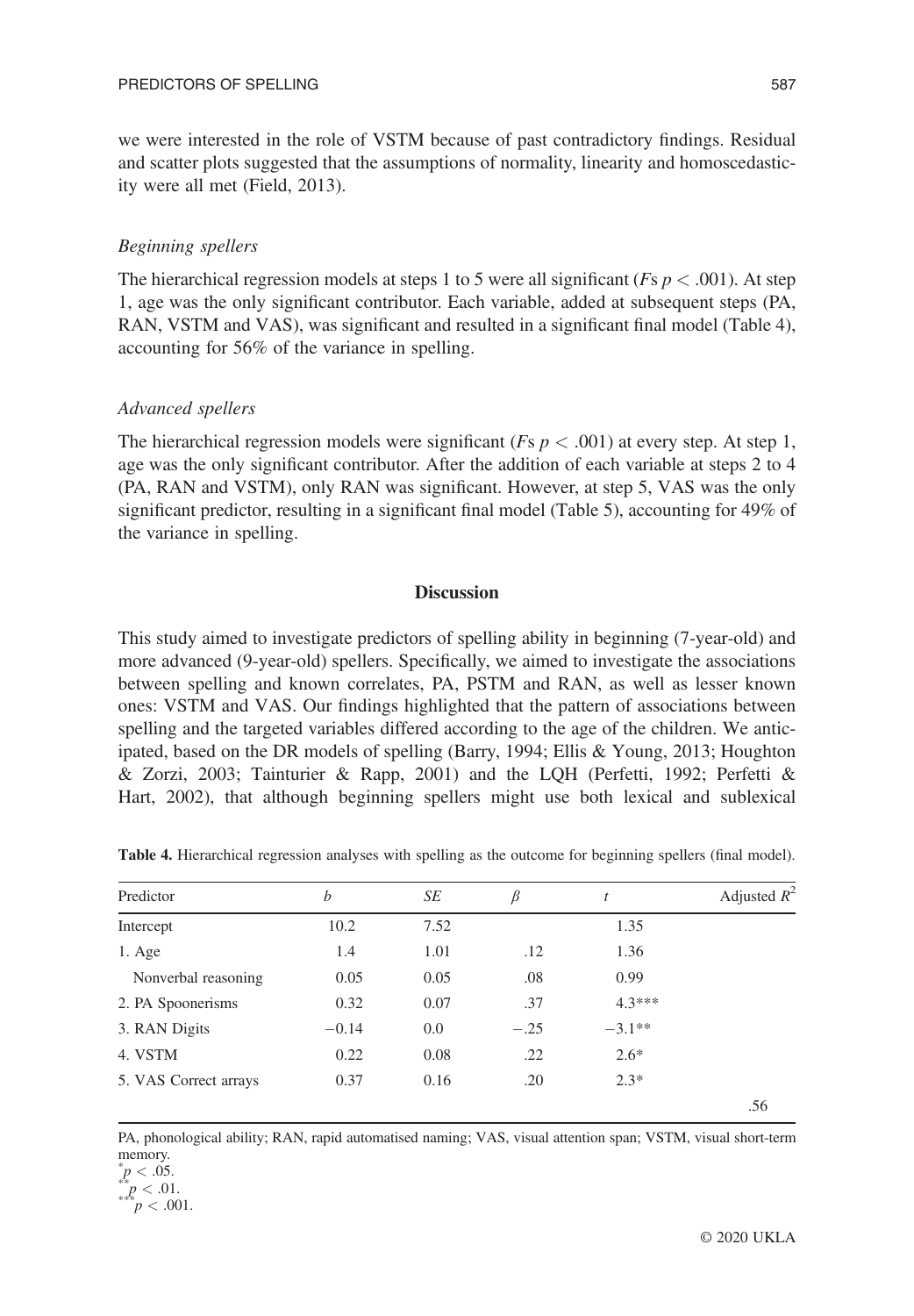| Predictor             | b       | SE    | β      | $\mathfrak{t}$ | Adjusted $R^2$ |
|-----------------------|---------|-------|--------|----------------|----------------|
| Intercept             | 6.88    | 11.29 |        | .61            |                |
| $1. \text{Age}$       | 2.3     | 1.19  | .24    | 1.96           |                |
| Nonverbal reasoning   | 0.09    | 0.14  | .08    | 0.69           |                |
| 2. PA Spoonerisms     | 0.14    | 0.15  | .11    | 0.95           |                |
| 3. RAN Digits         | $-0.17$ | 0.11  | $-.19$ | $-1.64$        |                |
| 4. VSTM               | 0.07    | 0.14  | .06    | 0.55           |                |
| 5. VAS Correct arrays | 0.58    | 0.16  | .41    | $3.7***$       |                |
|                       |         |       |        |                | .49            |

Table 5. Hierarchical regression analyses with spelling as the outcome for advanced spellers (final model).

PA, phonological ability; RAN, rapid automatised naming; VAS, visual attention span; VSTM, visual short-term memory.

 $p < .05$ .

 $\label{eq:1} \begin{array}{l} \stackrel{**}{p}<.01.\\ \stackrel{***}{p}<.001. \end{array}$ 

processes, the influence of phonological/sublexical processes at the earlier stages would be stronger because of the emphasis on phonics instruction and high reliance on phonological processes in early spelling. Accordingly, we expected that PA and PSTM would exert a strong influence on spelling accuracy in the beginning spellers group. We hypothesised that if RAN, VSTM and VAS are sublexically related variables, they should be more influential for beginning spellers, whereas if they are lexically related, they should be more influential for advanced spellers.

In accordance with previous findings, the advanced spellers were more accurate than the beginning spellers (also de Bree & van den Boer, 2019, for Dutch children). Also, we found strong associations between reading and spelling, which confirm previous findings (de Bree & van den Boer, 2019; Georgiou et al., 2019). Spelling skill for both beginning and more advanced spellers was strongly associated with all the cognitive correlates apart from RAN objects for the beginning spellers and VSTM for the advanced spellers. The results of the regression analyses revealed that for the beginning spellers, PA, VSTM, VAS and RAN digits predicted variance in spelling after controlling for age and nonverbal reasoning, confirming our first hypothesis that these variables are sublexically related variables.

Rapid automatised naming digits remained a strong predictor even when age, nonverbal reasoning and PA were controlled and even when VSTM was inserted in the fourth step (consistent with de Bree & van den Boer, 2019; Georgiou et al., 2012; Savage et al., 2005; Savage & Frederickson, 2006). De Bree and van den Boer (2019) also reported an association between RAN digits and spelling in beginning spellers and therefore suggested that RAN is more aligned towards phonological (de Bree & van den Boer, 2019; De Jong, 2011; Moll et al., 2009; Protopapas et al., 2018) rather than orthographic processing (Bar‐Kochva & Nevo, 2019; Stainthorp et al., 2013). Our findings here, with English‐speaking children, corroborate the results from the transparent Dutch orthography. We did not find a strong association between RAN digits and spelling for the more advanced spellers, indicating that RAN and spelling are correlates due to visual serial processing of phonological representations; however, as the children gain stronger spelling knowledge, RAN's contribution to spelling weakens. This could be because RAN as a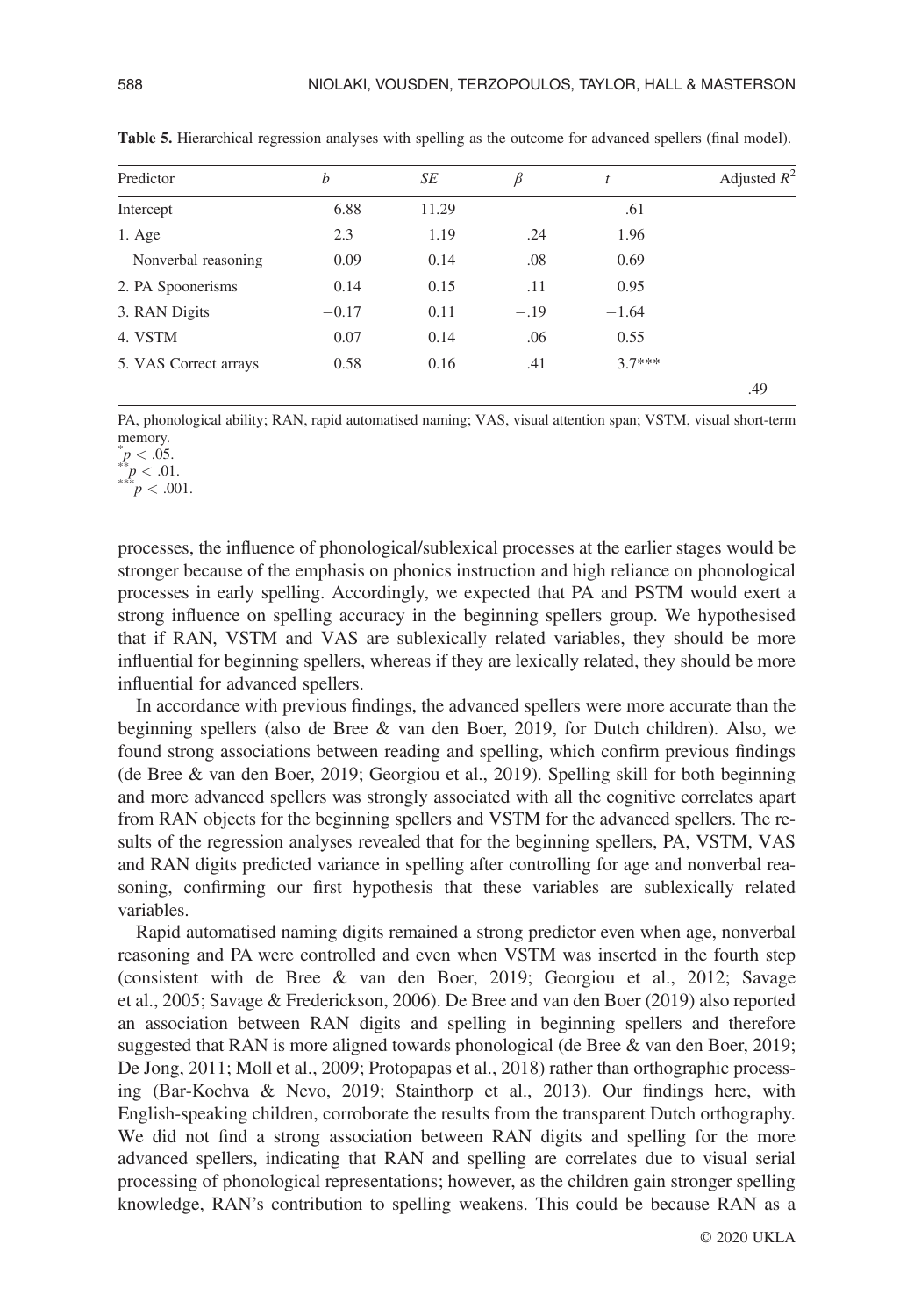fluency task is less important for the more advanced spellers where the major success factor is not time but accurate and precise orthographic representations (van den Boer et al., 2015).

We also found that VAS was a strong predictor of English spelling for the beginning spellers. De Bree and van den Boer (2019) failed to find such an association and suggested that VAS is a lexically related variable rather than a sublexical one. A possible explanation for the different findings could be due to differences in the transparency between the two orthographies, English and Dutch. Dutch is a transparent orthography; therefore, children can rely on sublexical processes at the early stages of spelling acquisition (hence manifestations of the effect of PA and RAN and no contribution of VAS). Because English is an opaque orthography, although beginning spellers will rely heavily on sublexical processes, they will also use lexical processes. Thus, effects of both lexically and sublexically related variables will be important for single word spelling, in accordance with both the DR model and the LQH.

For the more advanced spellers, results from the regression analyses revealed that PA and RAN digits were not significant predictors of spelling accuracy, suggesting less reliance on sublexical processes for spelling, in line with predictions from DR models and the LQH. In the final model, VAS was the only significant predictor. This confirms our second hypothesis that advanced spellers with more experience in reading and spelling will rely on lexically related processes. Our results are consistent with previous studies (de Bree & van den Boer, 2019; van den Boer et al., 2015) in finding VAS as a unique predictor of single word spelling after controlling for PA and RAN, but not for beginning spellers (de Bree & van den Boer, 2019). These studies, and others (Marinelli, Zoccolotti, & Romani, 2020; Zoubrinetzky et al., 2014), also interpret VAS as tapping lexical processes.

In the current study, we found that VAS was weakly associated with PA for the beginning spellers and weakly associated with RAN for the advanced spellers, similar to previous research (Bosse et al., 2007; Bosse & Valdois, 2009). Bosse and Valdois suggested that some of the processes might be shared between the constructs, such as memory, articulation and visual scanning, but it also seems that VAS might be involved in the memorisation of lexical orthographic knowledge. Our regression analyses show VAS contributes uniquely to both beginning and advanced spelling. Thus, once shared components are accounted for, the unique aspect of VAS that does not overlap with other phonologically related processes and could be attributed to lexical processes predicts both beginning and advanced spelling. Although we predicted that beginning spellers will rely heavily on sublexical processes, because of the inconsistent English orthography, they will need to recruit lexical processes, maybe early on, in the learning process. Our sample of beginning spellers had already received 2 years of formal literacy instruction; thus, it could be that they were starting to use lexical processes for spelling. Consistent with this interpretation, the relative weight of VAS in predicting spelling is much greater for the advanced spellers than for the beginning spellers.

The results indicate a role for variables related to both lexical and sublexical processes for the beginning spellers and more reliance on lexical processes for the advanced spellers. The findings suggest further support for the LQH (Perfetti, 1992; Perfetti & Hart, 2002), which emphasises the importance of well-specified lexical representations with increasing literacy experience. Evidence from single‐case treatment studies also supports the hypothesis because, for example, Kohnen, Nickels, Coltheart, and Brunsdon (2008) reported that the pretreatment quality of lexical representations, defined by the similarity of pretreatment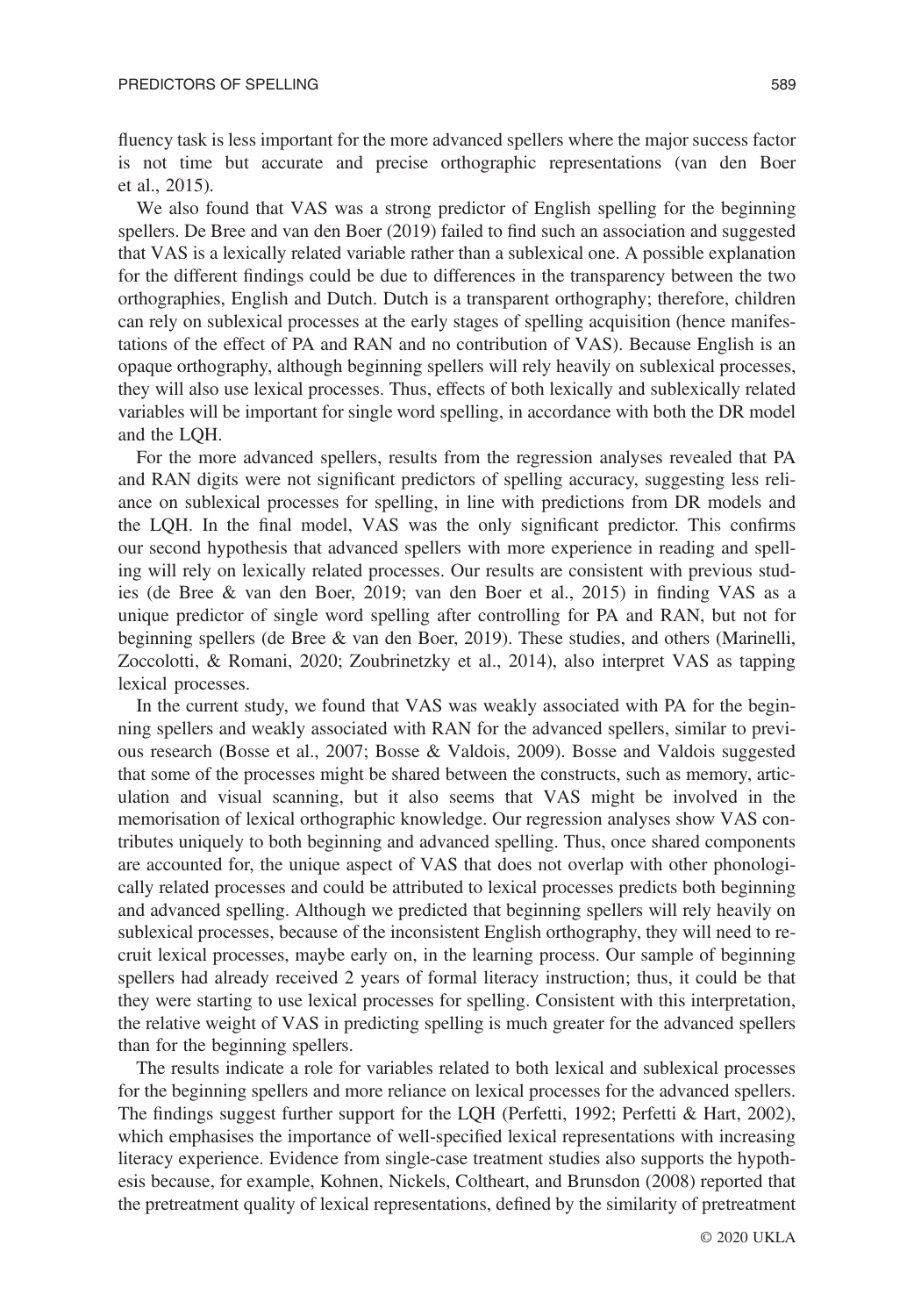errors to target spellings, was a significant component of success of the intervention. Thus, if a student has weak or degraded orthographic representations, this will have a detrimental impact on spelling.

Additionally, our results suggest that beginning spellers must have in place both sublexical and lexical skills to become good spellers, which is consistent with Niolaki and Masterson (2012) who found that both PA and VSTM were predictors of spelling in 7‐year‐old English‐speaking children. Caravolas et al. (2001) did not find a significant association between VSTM and spelling in a longitudinal study with 4- to 8-year-old children. This could be because of the low VSTM scores in that study or to differences in the age of participants and tasks used. However, if VSTM taps lexically related processes, then it can be expected to predict spelling for the advanced spellers. Current findings speak against that; a possible explanation could be that VSTM with unfamiliar designs is important for the beginning spellers, who use VSTM as a process towards the establishment of detailed orthographic representations (i.e., memorising graphemic information, which maps onto phonological markers), but not for the advanced spellers, who have more detailed lexical representations.

Ehri and Wilce (1979), with beginning readers, demonstrated the importance of seeing and imaging spellings for the development of accurate orthographic and phonological representations. Similarly, Stuart and Coltheart (1988) suggested that beginning readers and spellers with no prior phonological skills will perform a reading or spelling task as one of committing visual strings to memory. Beginning spellers with weak or developing phonological skills will perform the spelling task in a similar way as they commit a string of unfamiliar visual tiles to memory; this skill seems to be tapped by the VSTM task used in the current study. This does not suggest that memory is absent from the encoding process of the advanced spellers; on the contrary, it suggests that as the children have created reliable orthographic entries, this skill ceases to be central.

In past research, PA has been found to be a robust predictor of spelling in young children (e.g., Caravolas et al., 2005; Caravolas et al., 2012; Ehri et al., 2001; Stuart & Masterson, 1992), and our study is consistent with this. However, for the more advanced spellers, we found that only VAS was a significant predictor – after controlling for age, nonverbal reasoning, PA, RAN and VSTM – which indicates strong reliance on lexical processes. The outcome remained the same when the order of the variables was reversed in the regression analysis, with PA added last and VAS correct arrays added first. Thus, our findings are consistent with studies suggesting that at least for more advanced spellers, PA and RAN do not make a significant contribution to spelling over and above the contribution of VAS (de Bree & van den Boer, 2019; van den Boer et al., 2015).

#### Limitations and future directions

To move beyond correlational designs that cannot easily establish causation (Nickels, Kohnen, & Biedermann, 2010), longitudinal designs or single‐case experimental designs that can explore further associations and dissociations between variables (Nickels et al., 2010) should be considered. Alternative predictors of spelling performance, such as orthographic knowledge, morphological awareness, vocabulary and home literacy activities, were not included in the current investigation (Apel, 2011; Kim, Apel, & Al Otaiba, 2013). Thus, future studies should also include these variables. Furthermore, the cognitive variables we investigated in the current study have been primarily found to be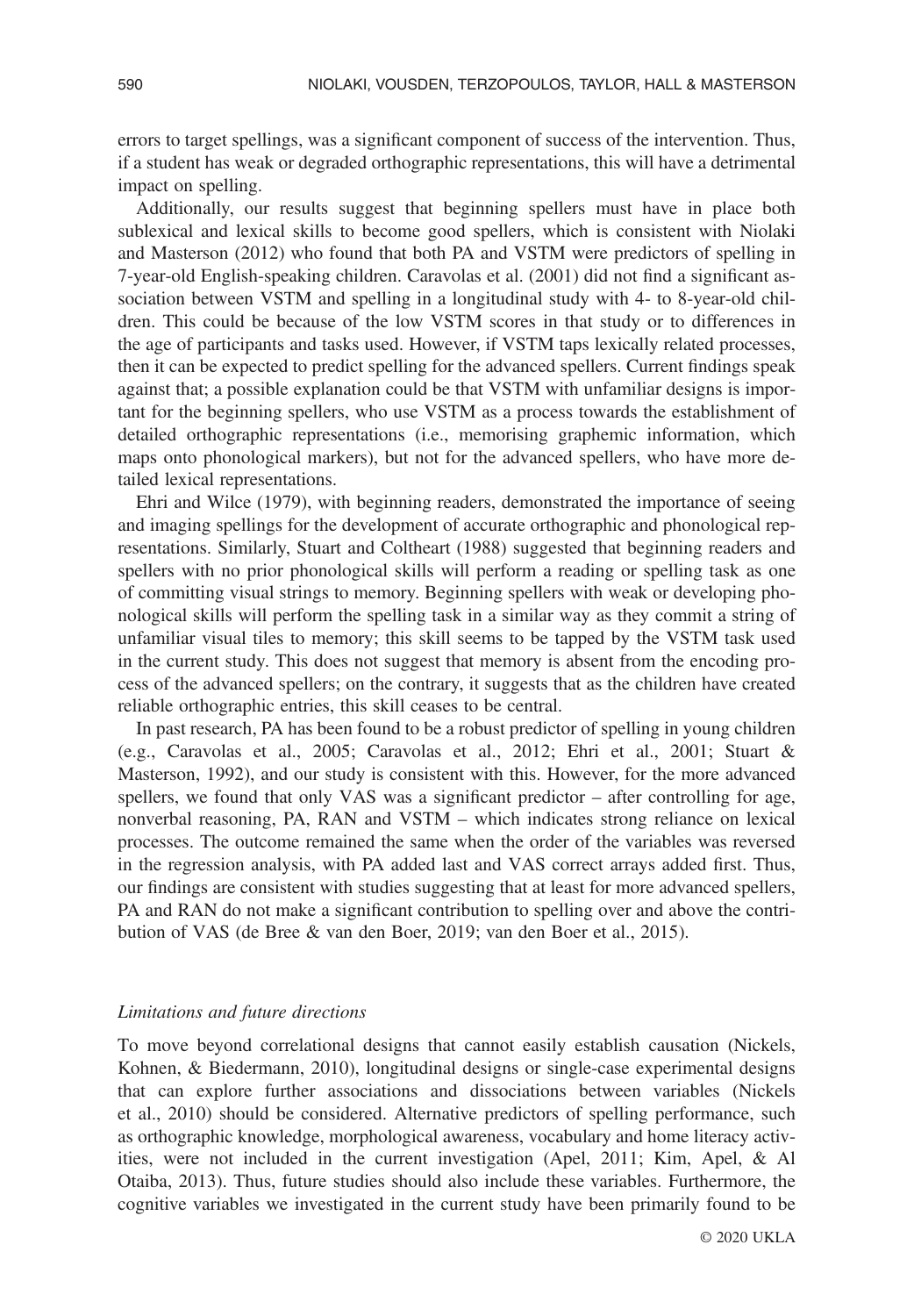associated with reading. De Bree and van den Boer (2019) found that including reading in their statistical model substantially reduced the strength of the cognitive correlates, reinforcing the suggestion that reading and spelling are likely to share many underlying processes. We took a parsimonious approach to understanding the pattern of processes involved in spelling by examining factors that are directly and theoretically implicated in spelling. We did not include more complex factors (e.g., reading) that might overlap considerably with spelling and therefore obscure the underlying processes. However, the inclusion of different measures and age groups in comparison with previous studies may have resulted in weaker associations.

Rapid automatised naming digits were found to be more strongly associated with spelling than RAN objects (which were not associated with beginning spelling and were only weakly associated with advanced spelling). Similar findings were reported by Donker, Kroesbergen, Slot, Van Viersen, and De Bree (2016). Additionally, the VAS array‐report variable was close to floor for beginning spellers; however, this is not unexpected as the children's VAS capacity should increase with reading and spelling experience. With this in mind, we used this variable in the analysis as it was more significantly associated with spelling than VAS correct letters and a more appropriate measure of the attention window at a single glance. In terms of measuring spelling, it is important not to treat spelling ability as a single construct, as in the current study. Future research should include assessment of irregular, regular and nonword spelling to provide a more detailed account of the spelling correlates and their association with lexical and sublexical skills (Niolaki et al., 2019).

#### Educational implications and conclusion

The emphasis here has been on understanding cognitive factors in spelling, but our findings are of value to those in education. English orthography is highly inconsistent for spelling, so a focus on activities targeting both sublexical and lexical skills is important to enhance children's spelling performance in the early stages. Supporting only sublexical skill could lead to over‐reliance on sublexical processes, which is not optimum for spelling in English, where selecting correct graphemes for phonemes and close attention to the exact sequence of letters is important. This is consistent with Perfetti and Hart (2002) and Ehri (1992) who argue that orthographic representations should become autonomous (with no need for sublexical or semantic feedback to achieve accuracy). Orthographic representations should be precise to indicate that the orthographic characteristics of the words have been amalgamated with phonological and semantic elements (Ehri, 1992). Thus, instruction should focus not only on sublexical processes in spelling but also on processes that facilitate the autonomous representation of orthography. We hope that this research may provide an incentive for further work focusing on spelling, the neglected counterpart of literacy.

#### Acknowledgements

The research was supported in part by a Central Research Fund Grant, European Scholarship, Onassis Foundation, Leventis Foundation and Wingate Scholarships awarded to the first author. The authors are grateful to Ravinder Johal for her help in data collection and to the teachers, parents and children of the participating schools.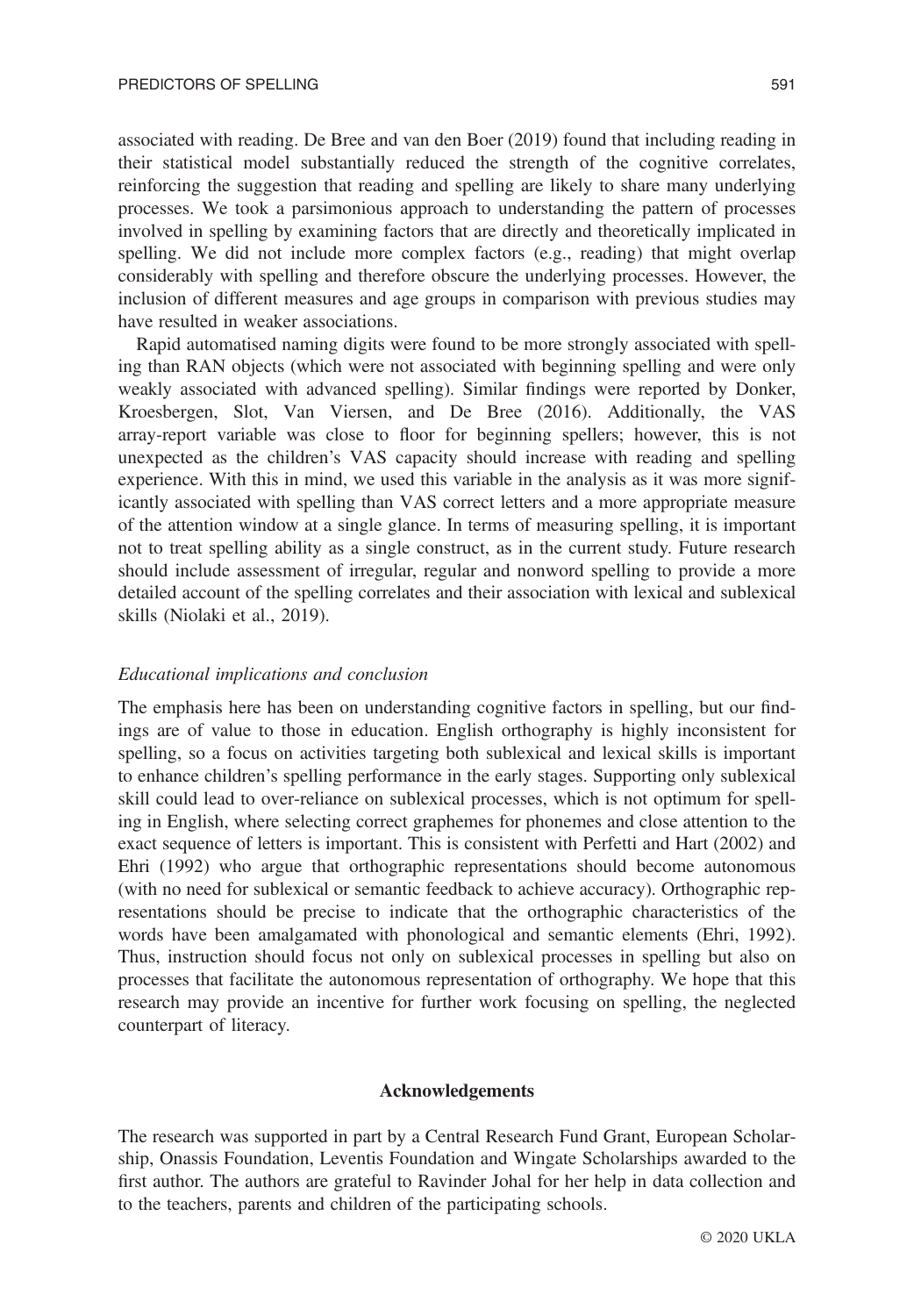#### Data availability statement

The data that support the findings of this study are available on request from the corresponding author. The data are not publicly available owing to privacy or ethical restrictions.

#### Note

1. PSTM was not included because it was highly correlated with PA (spoonerisms) and was not a significant predictor for both groups. (If included the outcome was the same.)

#### References

- Apel, K. (2011). What is orthographic knowledge? Language, Speech, and Hearing Services in Schools, 42(4), 592–603. [https://doi.org/10.1044/0161-1461\(2011/10-0085\)](https://doi.org/10.1044/0161-1461(2011/10-0085))
- Bar-Kochva, I. & Nevo, E. (2019). The relations of early phonological awareness, rapid-naming and speed of processing with the development of spelling and reading: A longitudinal examination. Journal of Research in Reading, 42(1), 97–142. <https://doi.org/10.1111/1467-9817.12242>
- Barry, C. (1994). Spelling routes (or roots or rutes). In G.D.A. Brown & N.C. Ellis (Eds.), Handbook of spelling. Theory, process and intervention, (pp. 27–49). John Wiley & Sons Ltd.
- Beauvois, M.F. & Dérouesné, J. (1981). Lexical or orthographic agraphia. Brain, 104(1), 21–49. [https://doi.org/](https://doi.org/10.1093/brain/104.1.21) [10.1093/brain/104.1.21](https://doi.org/10.1093/brain/104.1.21)
- Berninger, V.W. (1999). Coordinating transcription and text generation in working memory during composing: Automatic and constructive processes. Learning Disability Quarterly, 22(2), 99–112. [https://doi.org/10.2307/](https://doi.org/10.2307/1511269) [1511269](https://doi.org/10.2307/1511269)
- Berninger, V.W., Vaughan, K., Abbott, R.D., Begay, K., Coleman, K.B., Curtin, G. et al. (2002). Teaching spelling and composition alone and together: Implications for the simple view of writing. Journal of Educational Psychology, 94(2), 291–304. <https://doi.org/10.1037/0022-0663.94.2.291>
- Bosse, M.‐L., Tainturier, M.J. & Valdois, S. (2007). Developmental dyslexia: The visual attention span deficit hypothesis. Cognition, 104(2), 198–230. <https://doi.org/10.1016/j.cognition.2006.05.009>
- Bosse, M.‐L. & Valdois, S. (2009). Influence of the visual attention span on child reading performance: A cross‐sectional study. Journal of Research in Reading, 32(2), 230–253. [https://doi.org/10.1111/j.1467-](https://doi.org/10.1111/j.1467-9817.2008.01387.x) [9817.2008.01387.x](https://doi.org/10.1111/j.1467-9817.2008.01387.x)
- Bradley, L. & Bryant, P.E. (1983). Categorizing sounds and learning to read A causal connection. Nature, 301 (5899), 419–421. <https://doi.org/10.1038/301419a0>
- de Bree, E. & van den Boer, M. (2019). Knowing what we don't know: Cognitive correlates of early spelling of different target types. Reading and Writing, 32(8), 1–24. <https://doi.org/10.1007/s11145-019-09936-9>
- Caravolas, M., Hulme, C. & Snowling, M.J. (2001). The foundations of spelling ability: Evidence from a 3‐year longitudinal study. Journal of Memory and Language, 45(4), 751–774. <https://doi.org/10.1006/jmla.2000.2785>
- Caravolas, M., Lervåg, A., Mousikou, P., Efrim, C., Litavský, M., Onochie‐Quintanilla, E. et al. (2012). Common patterns of prediction of literacy development in different alphabetic orthographies. Psychological Science, 23 (6), 678–686. <https://doi.org/10.1177/0956797611434536>
- Caravolas, M., Volin, J. & Hume, C. (2005). Phoneme awareness is a key component of alphabetic literacy skills in consistent and inconsistent orthographies: Evidence from Czech and English children. Journal of Experimental Child Psychology, 92(2), 107–139. <https://doi.org/10.1016/j.jecp.2005.04.003>
- de Jong, P.F. (2011). What discrete and serial rapid automatized naming can reveal about reading. Scientific Studies of Reading, 15(4), 314–337. <https://doi.org/10.1080/10888438.2010.485624>
- Department for Education (DfE), (2012). What is the research evidence on writing? Education Standards Research Team, Research Report DFE‐RR238.
- Donker, M., Kroesbergen, E., Slot, E., Van Viersen, S. & De Bree, E. (2016). Alphanumeric and non‐alphanumeric rapid automatized naming in children with reading and/or spelling difficulties and mathematical difficulties. Learning and Individual Differences, 47, 80–87. <https://doi.org/10.1016/j.lindif.2015.12.011>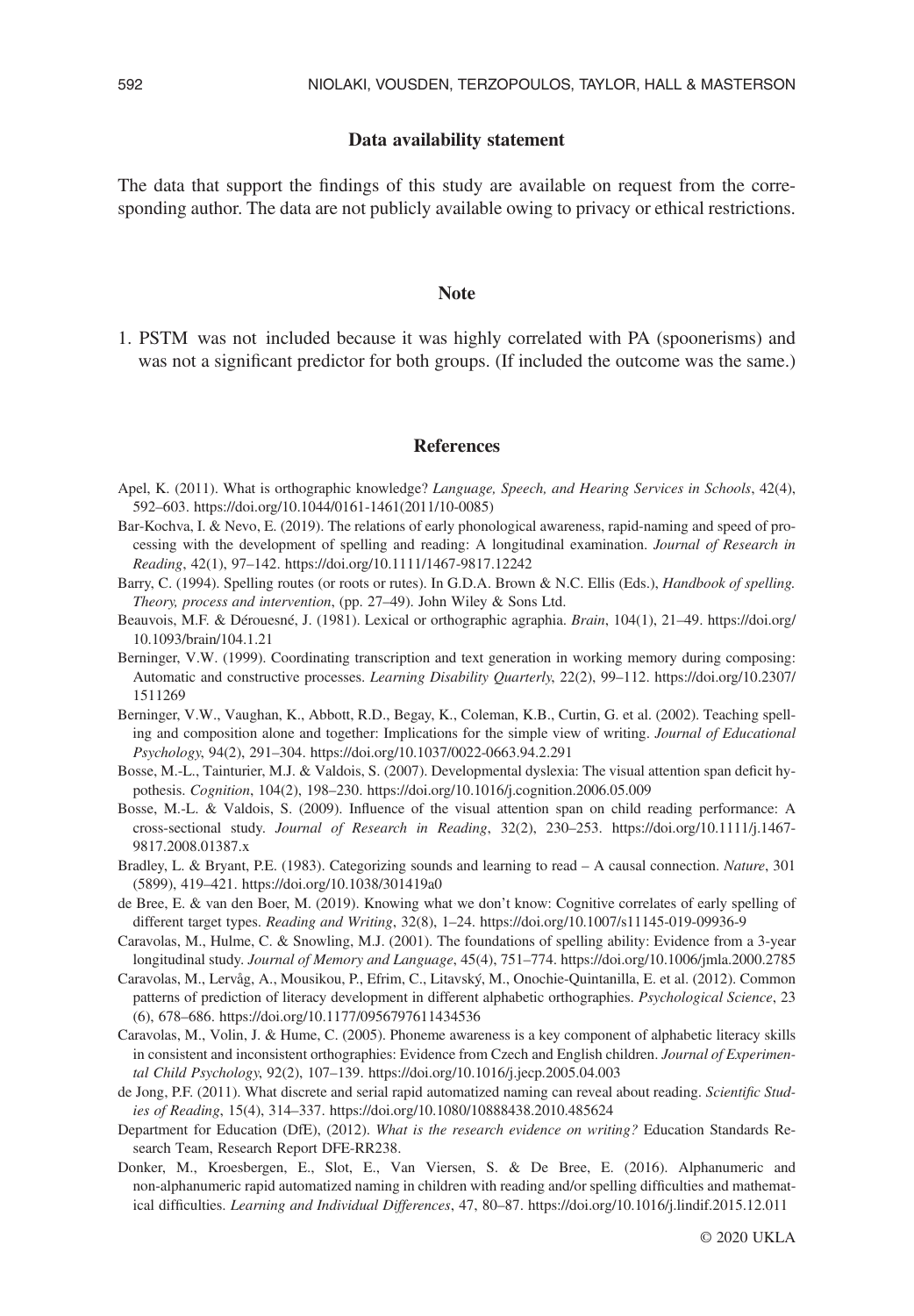- Ehri L.C. (2017). Orthographic mapping and literacy development revisited. K. Cain, L. Compton, R. Parrila, Theories of reading development, (pp. 169–193). John Benjamins.
- Ehri, L.C. (1992). Reconceptualizing the development ofsight word reading and itsrelationship to recoding. In P. B. Gough, L. C. Ehri & R. Treiman (Eds.), *Reading acquisition*, (pp. 107–143). Lawrence Erlbaum Associates, Inc.
- Ehri, L.C., Nunes, S., Willows, D.M., Schuster, B.V., Yaghoub‐Zadeh, Z. & Shanahan, T. (2001). Phonemic awareness instruction helps children learn to read: Evidence from the National Reading Panel's metaanalysis. Reading Research Quarterly, 36(3), 250–287. <https://doi.org/10.1598/RRQ.36.3.2>
- Ehri, L.C. & Wilce, L.S. (1979). The mnemonic value of orthography among beginning readers. Journal of Educational Psychology, 71(1), 26–40. <https://dx.doi.org/10.1037/0022-0663.71.1.26>
- Ellis, A.W. & Young, A.W. (2013). Human cognitive neuropsychology: A textbook with readings. Psychology Press.
- Field, A. (2013). Discovering statistics using IBM SPSS statistics. Sage.
- Forster, K.I. & Forster, J.C. (2003). DMDX: A windows display program with millisecond accuracy. Behavior Research Methods, Instruments and Computers, 35(1), 116–124(9). <https://doi.org/10.3758/BF03195503>
- Forum for Research into Language and Literacy (2012). Diagnostic test of word reading processes (DTWRP). GL Assessment.
- Frederickson, N., Frith, U. & Reason, R. (1997). Phonological assessment battery. NFER Nelson.
- Furnes, B. & Samuelsson, S. (2011). Phonological awareness and rapid automatized naming predicting early development in reading and spelling: Results from a cross-linguistic longitudinal study. Learning and Individual Differences, 21(1), 85–95. <https://doi.org/10.1016/j.lindif.2010.10.005>
- Georgiou, G.K., Torppa, M., Landerl, K., Desrochers, A., Manolitsis, G., de Jong, P.F. et al. (2019). Reading and spelling development across languages varying in orthographic consistency: Do their paths cross? Child Development, 2(91), e266–e279. <https://doi.org/10.1111/cdev.13218>
- Georgiou, G.K., Torppa, M., Manolitsis, G., Lyytinen, H. & Parrila, R. (2012). Longitudinal predictors of reading and spelling across languages varying in orthographic consistency. Reading and Writing, 25(2), 321–346. <https://doi.org/10.1007/s11145-010-9271-x>
- Goulandris, N.K. & Snowling, M. (1991). Visual memory deficits: A plausible cause of developmental dyslexia? Evidence from a single case study. Cognitive Neuropsychology, 8(2), 127–154. [https://doi.org/10.1080/](https://doi.org/10.1080/02643299108253369) [02643299108253369](https://doi.org/10.1080/02643299108253369)
- Hagiliassis N., Pratt C. & Johnston M. (2006). Orthographic and phonological processes in reading. Reading and Writing, 19(3), 235–263. <https://doi.org/10.1007/s11145-005-4123-9>
- Houghton, G. & Zorzi, M. (2003). Normal and impaired spelling in a connectionist dual-route architecture. Cognitive Neuropsychology, 20(2), 115–162. <https://doi.org/10.1080/02643290242000871>
- Keilty, M. & Harrison, G.L. (2015). Linguistic and literacy predictors of early spelling in first and second language learners. Canadian Journal of Applied Linguistics, 18(1), 87–106.
- Kim, Y.S., Al Otaiba, S., Wanzek, J. & Gatlin, B. (2015). Toward an understanding of dimensions, predictors, and the gender gap in written composition. Journal of Educational Psychology, 107(1), 79–95. [https://dx.doi.org/](https://dx.doi.org/10.1037/a0037210) [10.1037/a0037210](https://dx.doi.org/10.1037/a0037210)
- Kim, Y.S., Apel, K. & Al Otaiba, S. (2013). The relation of linguistic awareness and vocabulary to word reading and spelling for first-grade students participating in response to intervention. Language, Speech, and Hearing Services in Schools, 44(4), 337–347. [https://doi.org/10.1044/0161-1461\(2013/12-0013\)](https://doi.org/10.1044/0161-1461(2013/12-0013))
- Kohnen, S., Nickels, L., Coltheart, M. & Brunsdon, R. (2008). Predicting generalization in the training of irregular-word spelling: Treating lexical spelling deficits in a child. Cognitive Neuropsychology, 25(3), 343–375. <https://doi.org/10.1080/02643290802003000>
- Loveall, S.J., Channell, M.M., Phillips, B.A. & Conners, F.A. (2013). Phonological recoding, rapid automatized naming, and orthographic knowledge. Journal of Experimental Child Psychology, 116(3), 738–746. [https://doi.](https://doi.org/10.1016/j.jecp.2013.05.009) [org/10.1016/j.jecp.2013.05.009](https://doi.org/10.1016/j.jecp.2013.05.009)
- Marinelli, C.V., Zoccolotti, P. & Romani, C. (2020). The ability to learn new written words is modulated by language orthographic consistency. PLoS ONE, 15(2), e0228129.
- Moll, K., Fussenegger, B., Willburger, E. & Landerl, K. (2009). RAN is not a measure of orthographic processing. Evidence from the asymmetric German orthography. Scientific Studies of Reading, 13(1), 1–25. [https://doi.org/](https://doi.org/10.1080/10888430802631684) [10.1080/10888430802631684](https://doi.org/10.1080/10888430802631684)
- Naglieri, J.A. (1985). Matrix Analogies Test (short form) (MAT-SF). The Psychological Cooperation Harcourt Brace Jovanovich, INC. The Psychological Corporation.
- Nickels, L., Kohnen, S. & Biedermann, B. (2010). An untapped resource: Treatment as a tool for revealing the nature of cognitive processes. Cognitive Neuropsychology, 27(7), 539–562. [https://doi.org/10.1080/](https://doi.org/10.1080/02643294.2011.609811) [02643294.2011.609811](https://doi.org/10.1080/02643294.2011.609811)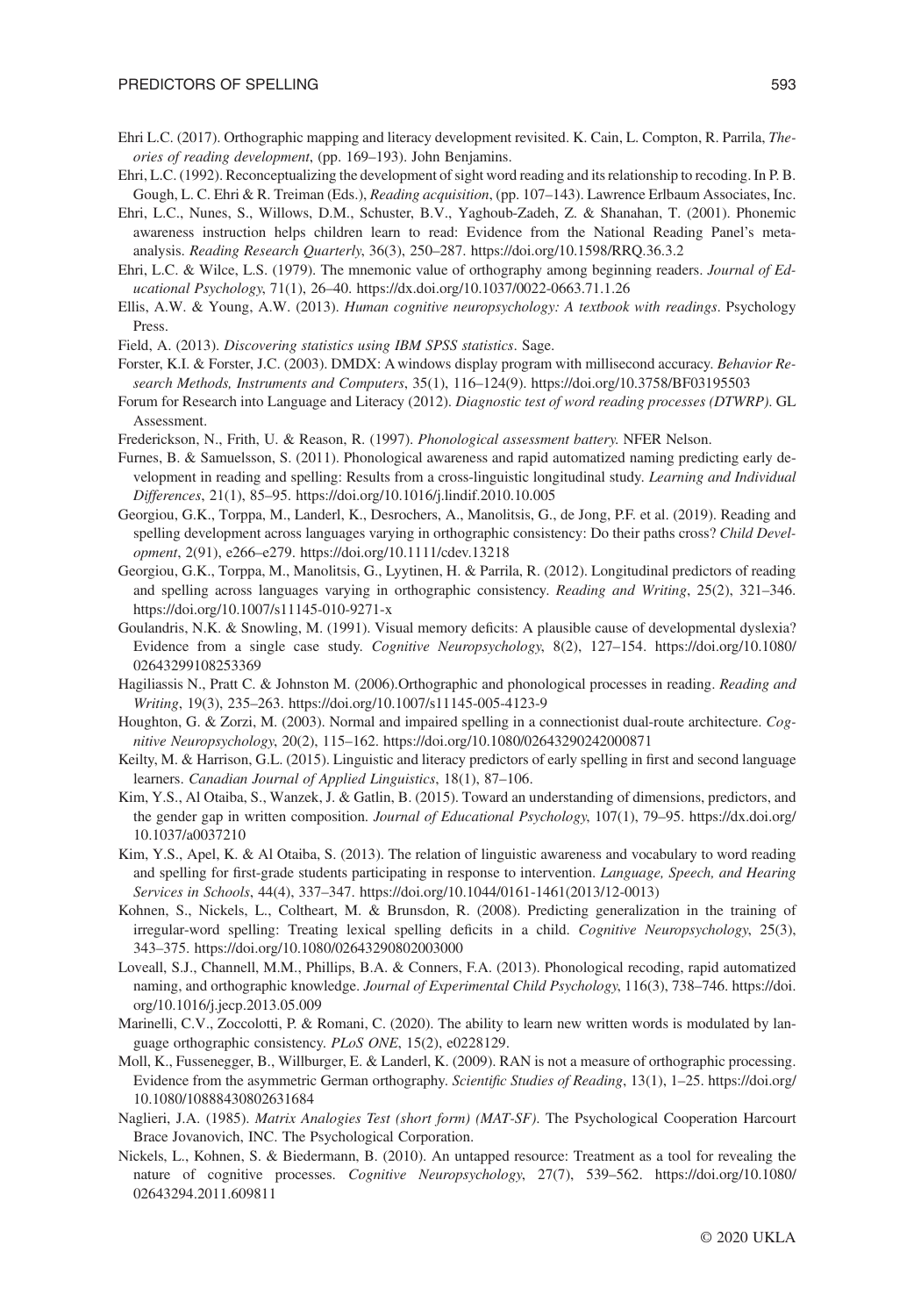- Niolaki, G. & Masterson, J. (2012). Transfer effects in spelling from transparent Greek to opaque English in seven- to nine-year-old children. Bilingualism: Language and Cognition, 15(4), 757-770. [https://doi.org/](https://doi.org/10.1017/S1366728911000721) [10.1017/S1366728911000721](https://doi.org/10.1017/S1366728911000721)
- Niolaki, G., Vousden, J., Terzopoulos, A., Taylor, L., Debney, L., Shepherd, D.‐L. et al. (2019, September). Spelling predictors in a large cross‐sectional study investigating the role of phonological ability and rapid naming [conference presentation]. Athens, Greece: The European Conference of Developmental Psychology 2019.
- Niolaki, G.Z., Terzopoulos, A.R. & Masterson, J. (2014). Varieties of developmental dyslexia in Greek children. Writing Systems Research, 6(2), 230–256. <https://doi.org/10.1080/17586801.2014.893862>
- Paraskevopoulos, I.N., Kalantzi‐Azizi, A. & Giannitsas, N.D. (1999). Athena test: Diagnosis of learning difficulties. Ellinika Grammata.
- Passenger, T., Stuart, M. & Terrell, C. (2000). Phonological processing and early literacy. Journal of Research in Reading., 23(1), 55–66. <https://doi.org/10.1111/1467-9817.00102>
- Perfetti, C.A. (1992). The representation problems in reading acquisition. In P.B. Gough, L.C. Ehri & R. Treiman (Eds.), Reading acquisition, (pp. 145–174). Erlbaum.
- Perfetti, C.A. & Hart, L. (2002). The lexical quality hypothesis. In L. Verhoeven, C. Elbro, P. Reitsma (Eds.), Precursors of functional literacy, 11, 67–86.
- Powell, D., Stainthorp, R., Stuart, M., Garwood, H. & Quinlan, P. (2007). An experimental comparison between rival theories of rapid automatized naming performance and its relationship to reading. Journal of Experimental Child Psychology, 98(1), 46–68. <https://doi.org/10.1016/j.jecp.2007.04.003>
- Protopapas, A., Katopodi, K., Altani, A. & Georgiou, G.K. (2018). Word reading fluency as a serial naming task. Scientific Studies of Reading, 22(3), 248–263. <https://doi.org/10.1080/10888438.2018.1430804>
- Romani, C., Ward, J. & Olson, A. (1999). Developmental surface dysgraphia: What is the underlying cognitive impairment? Quarterly Journal of Experimental Psychology, 52(1), 97–128. [https://doi.org/10.1080/](https://doi.org/10.1080/713755804) [713755804](https://doi.org/10.1080/713755804)
- Savage, R.S. & Frederickson, N. (2006). Beyond phonology what else is needed to describe the problems of below-average readers and spellers? Journal of Learning Disabilities, 39(5), 399-413. [https://doi.org/](https://doi.org/10.1177/00222194060390050301) [10.1177/00222194060390050301](https://doi.org/10.1177/00222194060390050301)
- Savage, R.S., Frederickson, N., Goodwin, R., Patni, U., Smith, N. & Tuersley, L. (2005). Relationships among rapid digit naming, phonological processing, motor automaticity, and speech perception in poor, average, and good readers and spellers. Journal of Learning Disabilities, 38(1), 12–28. [https://doi.org/10.1177/](https://doi.org/10.1177/00222194050380010201) [00222194050380010201](https://doi.org/10.1177/00222194050380010201)
- Shallice, T. (1981). Phonological agraphia and the lexical route in writing. Brain, 104(3), 413–429. [https://doi.org/](https://doi.org/10.1093/brain/104.3.413) [10.1093/brain/104.3.413](https://doi.org/10.1093/brain/104.3.413)
- Stainthorp, R., Powell, D. & Stuart, M. (2013). The relationship between rapid naming and word spelling in English. Journal of Research in Reading, 36(4), 371–388. <https://doi.org/10.1111/jrir.12002>
- Stainthorp, R., Powell, D., Stuart, M., Quinlan, P. & Garwood, H. (2010). Visual processing deficits in children with slow RAN performance. Scientific Studies of Reading, 14(3), 266–292. [https://doi.org/10.1080/](https://doi.org/10.1080/10888431003724070) [10888431003724070](https://doi.org/10.1080/10888431003724070)
- Stuart, M. & Coltheart, M. (1988). Does reading develop in a sequence of stages? Cognition, 30(2), 139–181. [https://doi.org/10.1016/0010-0277\(88\)90038-8](https://doi.org/10.1016/0010-0277(88)90038-8)
- Stuart, M. & Masterson, J. (1992). Patterns of reading and spelling in 10‐year‐old children related to pre‐reading phonological abilities. Journal of Experimental Child Psychology, 54(2), 168–187. [https://doi.org/10.1016/](https://doi.org/10.1016/0022-0965(92)90034-4) [0022-0965\(92\)90034-4](https://doi.org/10.1016/0022-0965(92)90034-4)
- Swanson, H.L., Trainin, G., Necoechea, D.M. & Hammill, D.D. (2003). Rapid naming, phonological awareness, and reading: Meta-analysis of the correlation evidence. Review of Educational Research, 73(4), 407-440. <https://doi.org/10.3102/00346543073004407>
- Tainturier, M.-J. & Rapp, B. (2001). The spelling process. In B. Rapp (Ed.), The handbook of cognitive neuropsychology, (pp. 308–337). Psychology Press.
- Treiman, R. (2017). Learning to spell words: Findings, theories, and issues. Scientific Studies of Reading, 21(4), 1–12. <https://doi.org/10.1080/10888438.2017.1296449>
- van den Boer, M., van Bergen, E. & de Jong, P.F. (2015). The specific relation of visual attention span with reading and spelling in Dutch. Learning and Individual Differences, 39, 141–149. [https://doi.org/10.1016/j.](https://doi.org/10.1016/j.lindif.2015.03.017) [lindif.2015.03.017](https://doi.org/10.1016/j.lindif.2015.03.017)
- Wagner, R.K., Torgesen, J.K. & Rashotte, C.A. (1999). CTOPP: Comprehensive test of phonological processing. Pro‐ed.
- Wechsler, D. (2005). Wechsler individual attainment test second UK edition (WIAT-II UK). London, UK: Psychological Corporation.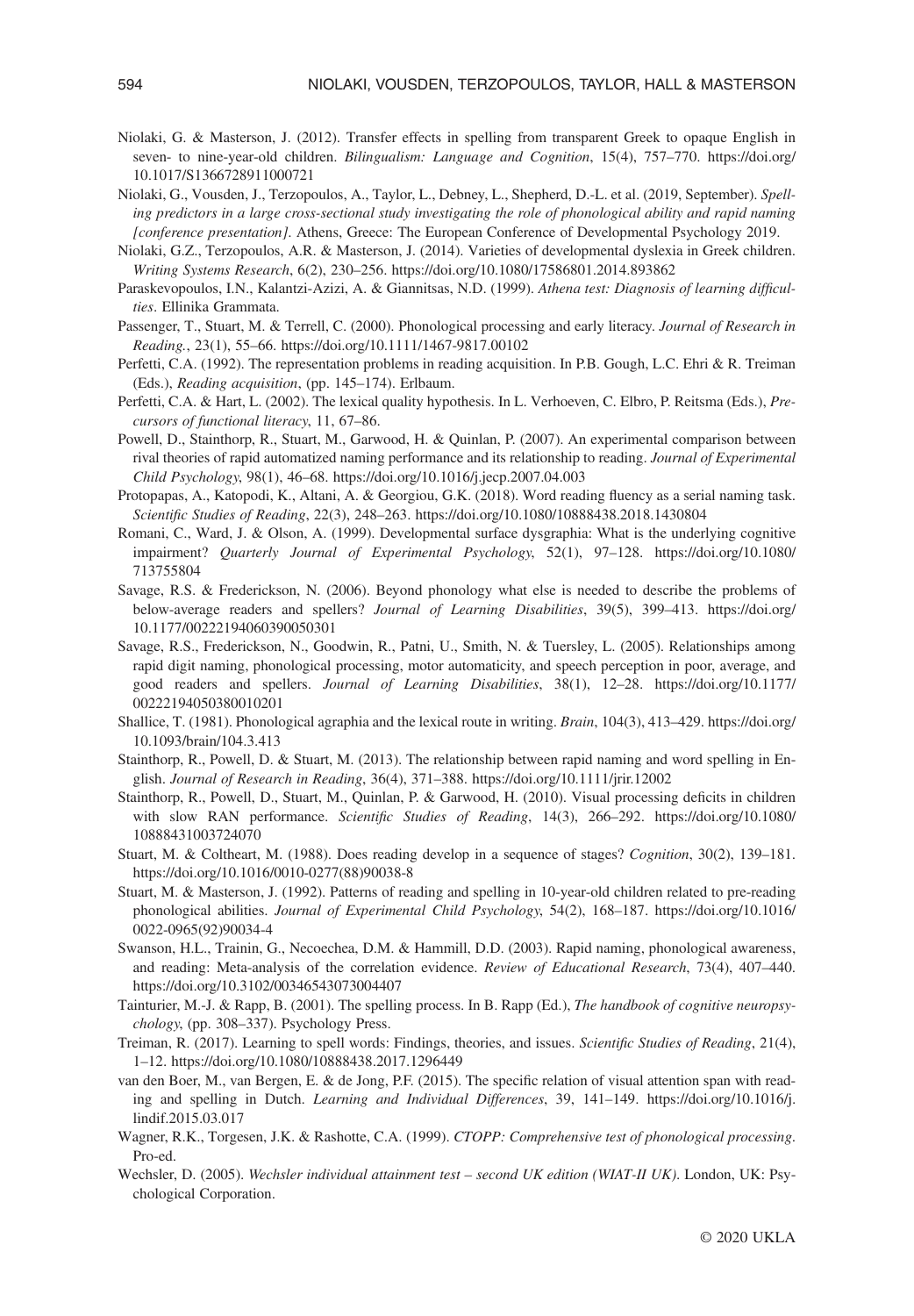Zoubrinetzky, R., Bielle, F. & Valdois, S. (2014). New insights on developmental dyslexia subtypes: Heterogeneity of mixed reading profiles. PLoS ONE, 9(6), e99337. <https://doi.org/10.1371/journal.pone.0099337>

Dr Georgia Niolaki has a BA (Hons) in Education and completed her MA in Literacy Learning and Literacy Difficulties and her PhD at the Institute of Education, University of London. Her PhD focused on predictors of spelling in monolingual and bilingual children with typical and atypical spelling performance and on conducting interventions with children with atypical reading and spelling. Georgia was then a postdoctoral research fellow at Exeter University with Professor Debra Myhill, working on emergent writing of hearing-impaired children. Georgia is a Visiting Research Associate at the UCL, Institute of Education. In 2016, Georgia completed the PgCert in Language, Literacies and Dyslexia at the University of Birmingham, and she is an Associate Member of the British Dyslexia Association (AMBDA) and a member of the Patoss and the SASC. In January 2018, Georgia became a member of the Experimental Psychological Society. Georgia, also in collaboration with researchers from UCL, the University of Dundee and the University of Nottingham, is developing the first online database for bilingual children BiLex. This project is supported by Coventry University, Early Career Researcher Funding Scheme – Pump-prime Funding (2016–2018). Georgia is the principal investigator for the development of a New Spelling Test in Primary school children. The project is funded by the British Academy BA/Leverhulme Senior Research Fellowships (2017–2019). This demonstrates Georgia's continuous interest in spelling research and in supporting individuals with spelling and reading difficulties.

Dr Janet Vousden graduated from King's College London with a BSc in Computer Science and went on to complete a PhD in Psychology at Warwick University. She completed many years as a postdoctoral research fellow at Warwick University, working in short-term memory and reading research with Prof Gordon Brown. Since 2009, she has worked in the area of reading development as a research fellow at Coventry University. She is interested in computational modelling of reading development as well as behavioural studies of reading development.

Dr Aris Terzopoulos's research investigates how bilingual adults and children recognise and process words that are similar in meaning and form (cognates) and words that are similar in meaning only (noncognates). He is also interested in constructing written word databases for monolingual and bilingual children databases (HelexKids is the first online database for Greek children). He is currently involved with EEG measures of bilingual word processing. Another line of research involves the development of spelling assessments, the evaluation of online reading resources for children with literacy difficulties and the construction of the first‐word database for bilingual children.

Dr Laura Taylor studied for her UG and PhD in Developmental Psychology at Birmingham University in the 1990s. After a period teaching in the F.E. sector, Laura came to Coventry University to work as a lecturer. Since then, she has lectured in developmental and educational psychology on both undergraduate and postgraduate courses. She has written a text on cognitive development and published research articles in several peer‐reviewed journals. Her areas of interest and the focus of her research are children's development of an understanding of mind, empathy and atypical development related to these such as is found in those with autistic spectrum disorder and personality traits associated with psychopathy or who engage in bullying behaviour. Laura is also the Associate Head (Development) for the Psychology and Behavioural Sciences Department. She is responsible for the development of new courses, internationalisation of the curricula (including the coordination of study abroad years), admissions and recruitment (amongst other things!). Laura is also co-investigator for the development of a New Spelling Test in Primary school children. The project is funded by the British Academy BA/Leverhulme Senior Research Fellowships (2017–2019).

Mrs Shani Sephton was a postgraduate researcher in Coventry University, investigating predictors of spelling performance in primary school age children and was supervised by Dr Georgia Niolaki. Shani successfully completed her MSc in Psychology at Coventry University. She is currently working as a Child Protection Senior Practitioner in Social Work, and she has a continuing interest in literacy development and difficulties and endeavours one day to become an educational psychologist.